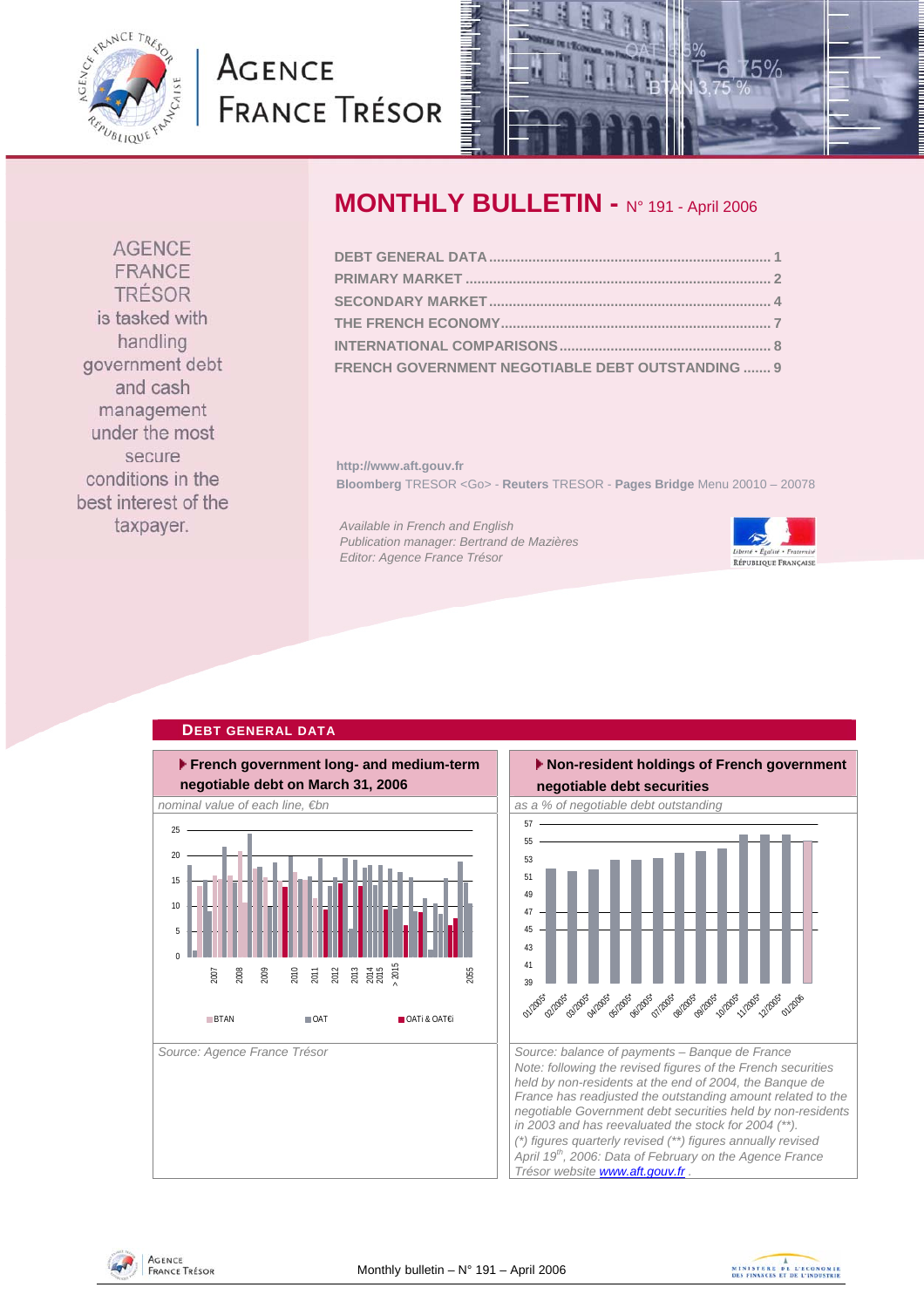### **PRIMARY MARKET**

<span id="page-1-0"></span>

00.00.0







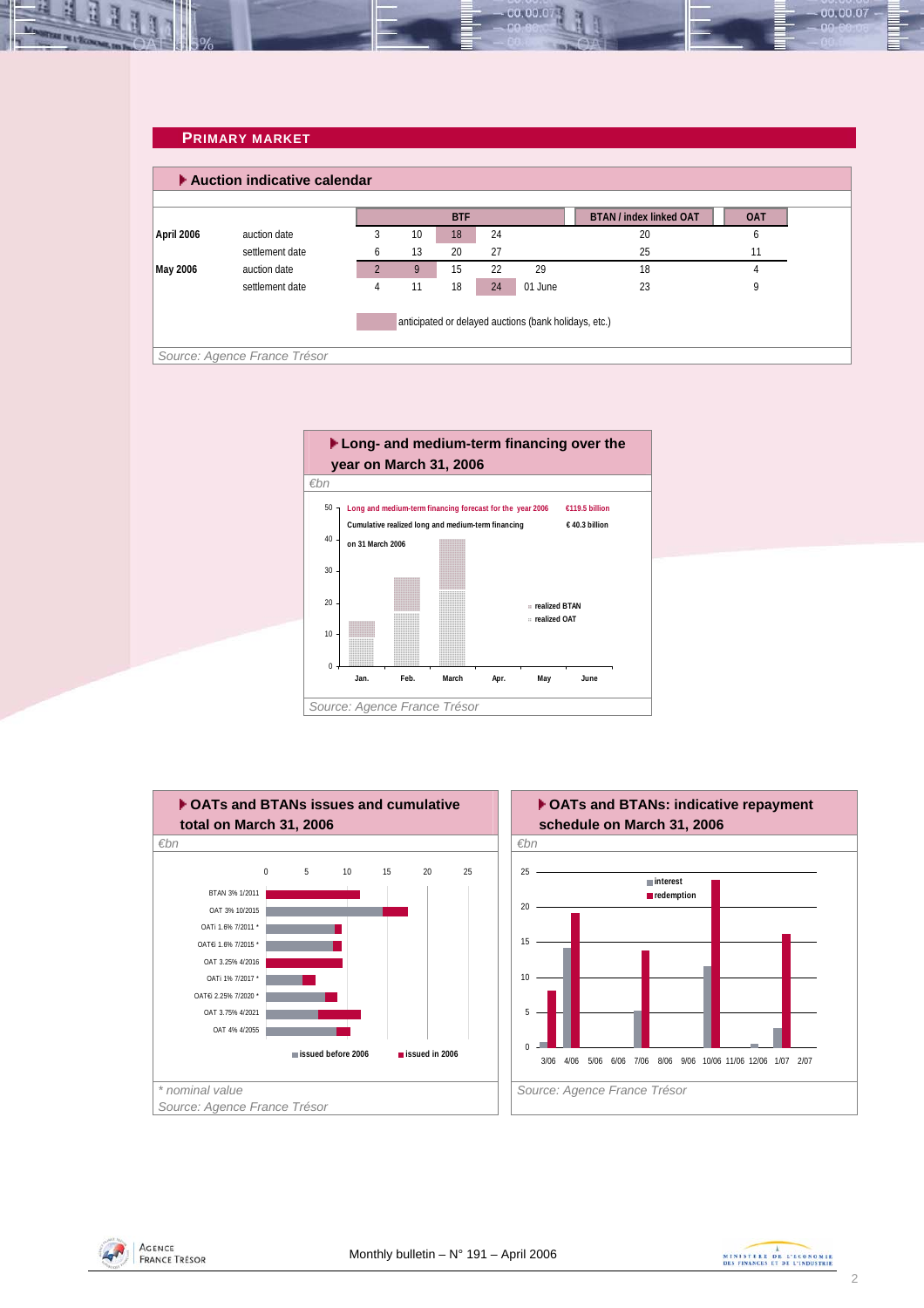### **OAT and BTAN auctions – March 2006**

|                               | OAT 10 years             | OAT 15 years | <b>BTAN 2 years</b> | <b>BTAN 5 years</b>      | OATi 10 ans         | OAT€i 15 ans |
|-------------------------------|--------------------------|--------------|---------------------|--------------------------|---------------------|--------------|
|                               | 4/25/2016                | 4/25/2021    | 3/12/2008           | 1/12/2011                | 7/25/2017           | 7/25/2020    |
|                               | 3.25%                    | 3.75%        | 2.75%               | 3.00%                    | 1.00%               | 2.25%        |
| <b>Auction date</b>           | 3/2/2006                 | 3/2/2006     | 3/16/2006           | 3/16/2006                | 3/16/2006           | 3/16/2006    |
| Settlement date               | 7/3/2006                 | 7/3/2006     | 21/3/2006           | 21/3/2006                | 21/3/2006           | 21/3/2006    |
| Amount announced              | $< 5,000 - 5,500 >$      |              | $< 5.000 - 5.500 >$ |                          | $< 1.000 - 1.500 >$ |              |
| Bid amount                    | 7,570                    | 4,905        | 6,610               | 7,215                    | 1,905               | 1,608        |
| Amount served                 | 2,949                    | 2,265        | 2,652               | 2,630                    | 750                 | 718          |
| of which: NCTs before auction | 0                        | 0            | 0                   | 33                       | 0                   | 8            |
| NCTs after auction            |                          |              |                     |                          | $\mathcal{P}$       | 153          |
| Total issued amount           | 2.949                    | 2,265        | 2.652               | 2,630                    | 752                 | 871          |
| Bid-to-cover ratio            | 2.57                     | 2.17         | 2.49                | 2.74                     | 2.54                | 2.24         |
| Weighted average price        | 97.58%                   | 100.75%      | 99.15%              | 97.94%                   | 94.14%              | 107.62%      |
| Yield to maturity             | 3.54%                    | 3.68%        | 3.20%               | 3.47%                    | 1.57%               | 1.65%        |
| Indexation coefficient*       | $\overline{\phantom{a}}$ | ٠            | ٠                   | $\overline{\phantom{a}}$ | 1.00580             | 1.04896      |

00.00.07

*Source: Agence France Trésor* 

| $\epsilon$ m               | <b>BTF</b> | <b>BTF</b> | <b>BTF</b> | <b>BTF</b>         |
|----------------------------|------------|------------|------------|--------------------|
|                            | 1 month    | 3 month    | 6 month    |                    |
| <b>Auction date</b>        |            | 3/6/2006   |            | 1 year<br>3/6/2006 |
| Settlement date            |            | 3/9/2006   |            | 3/9/2006           |
| Maturity                   |            | 6/1/2006   |            | 2/15/2007          |
| <b>Total issued amount</b> |            | 1.807      |            | 1,403              |
| Weighted average rate      |            | 2.494%     |            | 2.862%             |
| <b>Auction date</b>        |            | 3/13/2006  |            | 3/13/2006          |
| Settlement date            |            | 3/16/2006  |            | 3/16/2006          |
| Maturity                   |            | 6/15/2006  |            | 2/15/2007          |
| <b>Total issued amount</b> |            | 1.800      |            | 1,449              |
|                            |            |            |            |                    |
| Weighted average rate      |            | 2.514%     |            | 2.901%             |
| <b>Auction date</b>        |            | 3/20/2006  |            | 3/20/2006          |
| Settlement date            |            | 3/23/2006  |            | 3/23/2006          |
| Maturity                   |            | 6/15/2006  |            | 3/15/2007          |
| <b>Total issued amount</b> |            | 1.801      |            | 1,465              |
| Weighted average rate      |            | 2.534%     |            | 2.971%             |
| <b>Auction date</b>        |            | 3/27/2006  | 3/27/2006  |                    |
| Settlement date            |            | 3/30/2006  | 3/30/2006  |                    |
| Maturity                   |            | 6/29/2006  | 9/14/2006  |                    |
| <b>Total issued amount</b> |            | 1,803      | 1,405      |                    |
| Weighted average rate      |            | 2.573%     | 2.716%     |                    |

*Source: Agence France Trésor* 



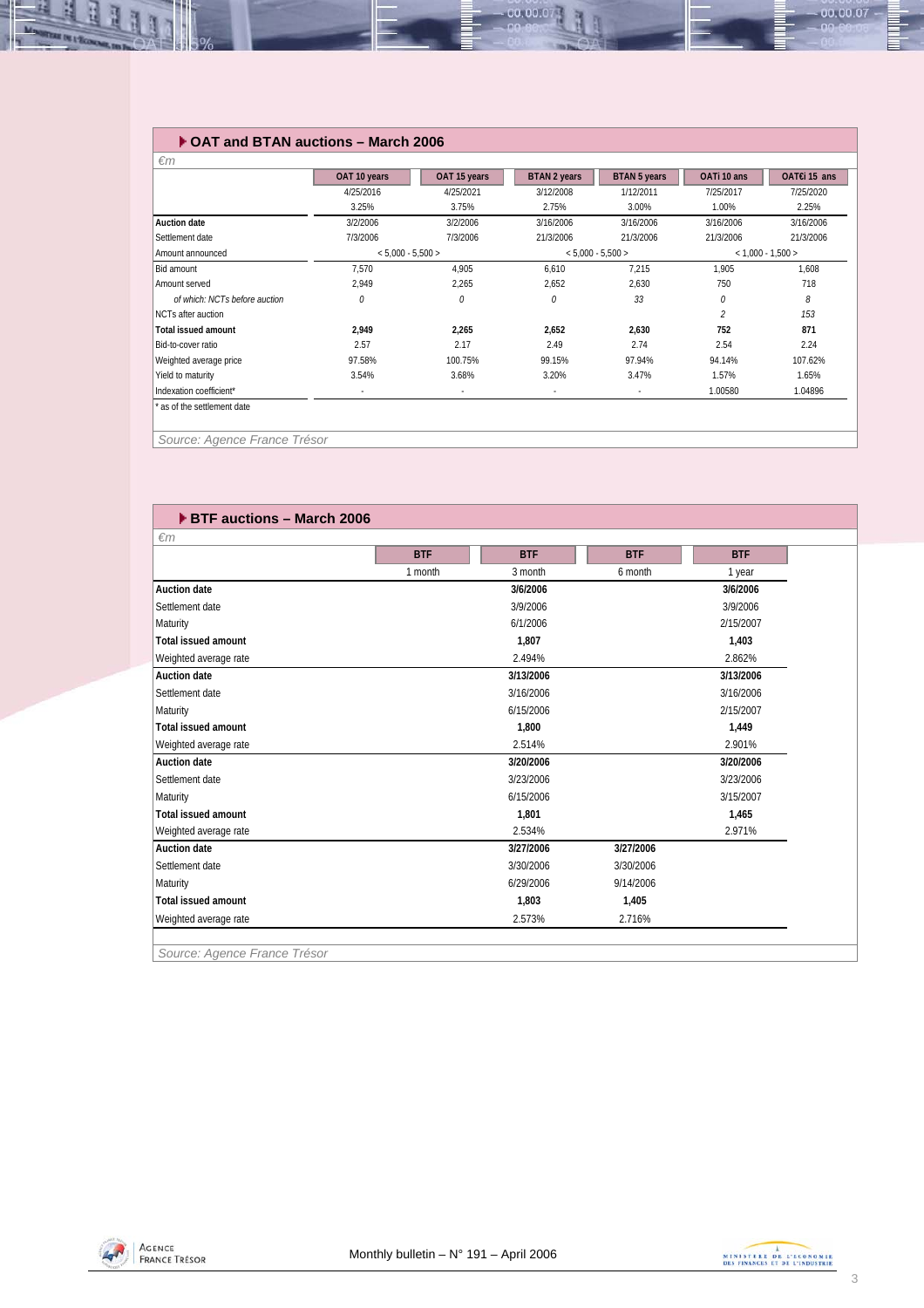<span id="page-3-0"></span>



*and the yield of the OAT€i 3% July 2012 (3) difference between the yield of the OAT 5.5% April 2029 and the yield of the OATi 3.4% July 2029 (4) difference between the yield of the OAT 5.75% October 2032 and the yield of the OAT€i 3.15% July 2032* 

1.7  $\frac{1}{1}$  $\begin{array}{c} 1 & 1 \\ 1 & 1 \end{array}$  $\frac{1}{1}$  $\frac{1}{1}$ iί ïΪ ֒. ïί ÷. -i. 1.5 îί iί îί ÷ ÎΪ i i ïί îή i. 1.3 Ť. ÷i - i ÎΪ i i iί ÎΪ -i Ť. 1.1 3/1/04 6/1/04 9/1/04 12/1/04 3/1/05 6/1/05 9/1/05 12/1/05 3/1/06<br>
France 10 years (1) Euro zone 10 years (2)<br>
France 30 years (3) Euro zone 30 years (4) Euro zone 10 years (2)<br>Euro zone 30 years (4) *Source: Bloomberg* 

 **Negotiable government debt and swaps** *€bn Source: Agence France Trésor*  **end end end end end end February March 2000 2001 2002 2003 2004 2005 2006 2006 616 653 717 788 833 877 890 890** OAT 419 443 478 512 552 593 610 617 BTAN 154 158 151 167 184 189 188 185 BTF 43 52 88 109 97 95 92 88 **Swaps outstanding /// 37 61 61 61 52 53 52 Average maturity of the negotiable debt** before swaps 6 years 6 years 5 years 5 years 6 years 6 years 6 years 6 years 64 days 47 days 343 days 297 days 79 days 267 days 302 days 316 days after swaps /// 5 years 5 years 5 years 6 years 6 years 6 years 6 years /// 358 days 266 days 235 days 33 days 228 days 266 days 279 days **Negotiable government debt outstanding**



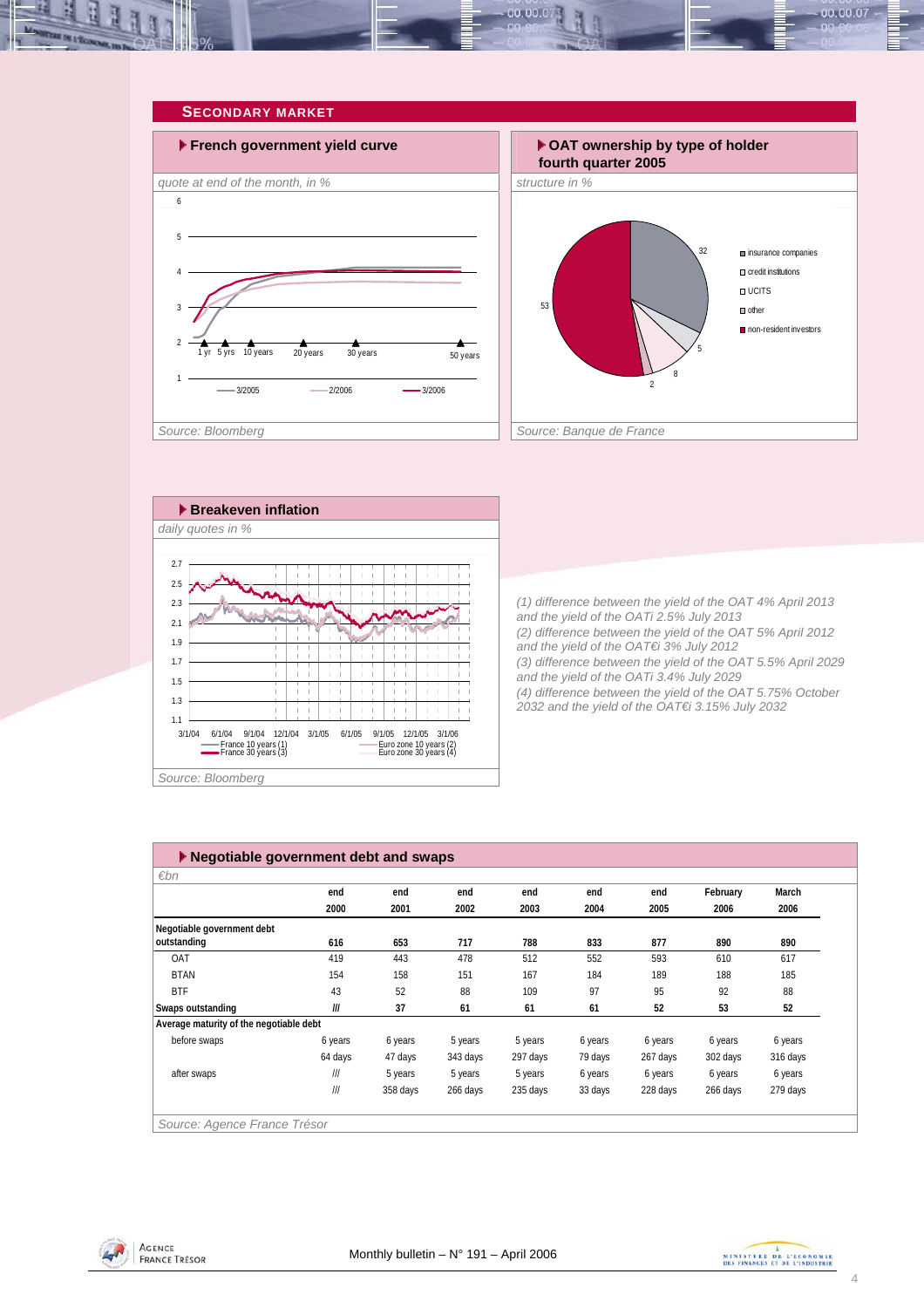



# **Focus**

| ▶ EU Countries: The Lisbon Scorecard (CER Assessment Of Lisbon Agenda), 2002-2006 |           |                          |              |              |           |                                            |                              |
|-----------------------------------------------------------------------------------|-----------|--------------------------|--------------|--------------|-----------|--------------------------------------------|------------------------------|
| <b>Issues</b>                                                                     |           | 2006 2005 2004 2003 2002 |              |              |           | EU-15 Heroes<br>(2006)                     | <b>EU-15 Villains (2006)</b> |
| <b>Information Society</b>                                                        | B         | B                        | $B -$        | <b>B-</b>    | $C+$      | Denmark, Sweden                            | Greece                       |
| Research and Development                                                          | С-        | $C-$                     | С            | $C-$         | C+        | Finland, Sweden                            | Greece                       |
| Liberalization of Telecoms and Utilities                                          | $C+$      | $C+$                     | C+           | <b>B-</b>    | <b>B-</b> | U.K., Sweden                               | Greece, Portugal             |
| Liberalization of Transport                                                       | $C+$      | $C+$                     | C+           | <b>B-</b>    | D-        | Denmark.<br>Germany,<br><b>Netherlands</b> | EU Parliament,<br>Greece     |
| <b>Business Start up Environment</b>                                              | B         | $\mathsf{C}$             | C            | <b>B-</b>    | D         | Denmark, U.K.                              | Greece                       |
| Regulatory Burden                                                                 | B+        | $C+$                     | C            | $C+$         | $C-$      | U.K.                                       | Italy, Greece, Portugal      |
| State Aid And Competition Policy                                                  | <b>B-</b> | $C+$                     | $C+$         | $C+$         | <b>B-</b> | Sweden, U.K.                               | France                       |
| <b>Bringing People Into Workforce</b>                                             | С         | C                        | $C -$        | C            | B-        | Denmark, Sweden                            | Greece, Italy                |
| <b>Upgrading Skills</b>                                                           | $B -$     | $C+$                     | $\mathsf{C}$ | $\mathsf{C}$ | $C -$     | Finland, Sweden                            | Portugal                     |
| Modernization of Social Protection                                                | C         | <b>B-</b>                | <b>B-</b>    | C            | B-        | Denmark                                    | Italy                        |
| <b>Overall Assessment of the Lisbon</b><br><b>Process</b>                         | C         | C                        | C            | $C+$         | $C-$      | <b>Denmark</b>                             | Italy                        |

*Note: CER Scores Range from A (best) to D (worst). Sources: CER and Citigroup.* 



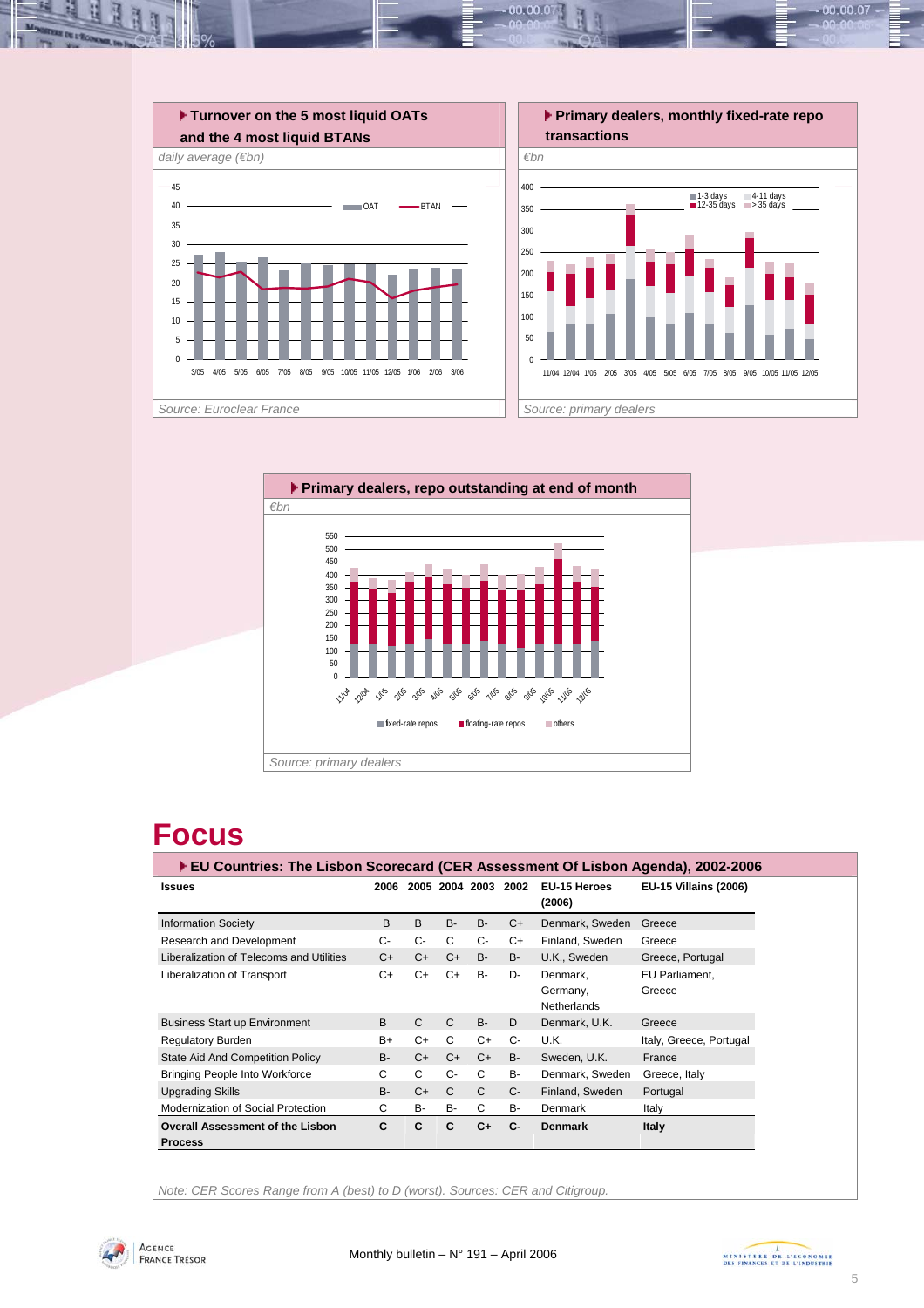#### **TRIBUNE**

## Euro Area: Reform Remains Gradual and Uneven

As the years go by, assessments of the euro area's progress in structural reforms remain pretty much the same: Some reforms are taking place, but progress is uneven and self-imposed targets largely remain out of reach. Recent assessments by the OECD and the Center for European Reform (CER) were in line with that norm. The piecemeal reform process is unlikely to prompt a further downward revision of investors' expectations of long-term euro-area performance. But equally, the slow pace of reform is unlikely to boost prospects for growth and job creation in the long run. Hence, markets will continue to expect the euro area to remain a place of moderate trend growth, low inflation and relatively low interest rates.

The CER's Lisbon Scorecard points out that the self-set EU goals of creating a fast-growing, knowledge-based economy by 2010 are unlikely to be achieved. This is not particularly a surprise, as many of the 2000 Lisbon Summit targets (agreed in a period of booming growth in the IT industries) have long looked too optimistic. But perhaps more interesting is the fact that in most areas of reform — and despite repeated political calls for speeding up changes — the EU has failed to improve its performance from the level of the past few years. The CER has now given a "C" rating (implying that the performance is insufficient to achieve targets) to the Lisbon process for three years in a row (see Figure 6). And in five out of the 10 main components of the scorecard, the rating for the EU 25 was unchanged compared to 2005.

Of course, not all is doom and gloom. As the Lisbon Scorecard registered, the regulatory environment for business improved last year (constraints on start-ups, regulatory burden). There was also progress in increasing internal competition and upgrading the skills of the workforce. The CER also emphasized the satisfactory pace of deregulation in the telecoms industry and in air travel. But in areas where reforms are potentially more painful for workers in the short term (modernizing social protection, privatizing or deregulating public utilities) progress remains harder to achieve. The Lisbon Scorecard also highlights the continued dichotomy between the good performance of "northern Europe" (the UK, the Nordic countries, the Netherlands) and the lagging one of southern countries (Italy, Greece, Spain).

The latest round of public unrest in France — a country that received better marks from both the CER and the OECD this year – highlights the continued public resistance to reform in the large EMU member sates. As had already been the case several times in the past two decades, a reform that was relatively modest in size — the introduction of a new, more flexible labor contract for the under-26 year-olds, entailing a two-year "trial period" — has been portrayed as a "Trojan horse" for introducing greater job insecurity and poorer working conditions for all workers in general. Now that the project has been abandoned, the risk is strong of a delay in other potential reforms, given election deadlines and the deterioration in the social climate.

The slow process of government reforms does not mean that nothing is changing in the euro area. With no major impetus from governments, companies restructured themselves significantly in recent years. Without farreaching reforms in their home countries, companies (mainly German) took the opportunities in fast-growing markets – as evidenced by the surge in FDI outflows to new EU members or non-EU countries. This pattern probably will continue in coming years. This suggests that without far-reaching government-led reforms the gap between strong corporate profits and relatively subdued domestic investment/job creation — a characteristic of the past few years — will persist. The euro area will only achieve a combination of high corporate profit growth and high household income growth with new supply-side reforms.

**Economic and Market Analysis Jean-François Mercier Citigroup** 

*NB: this Agence France Trésor forum offers economists an opportunity to express their personal opinion. Thus, the above article strictly reflects the author's view, and should not be construed as expressing the viewpoints of Agence France Trésor or the Ministry of the Economy, Finance and Industry.* 



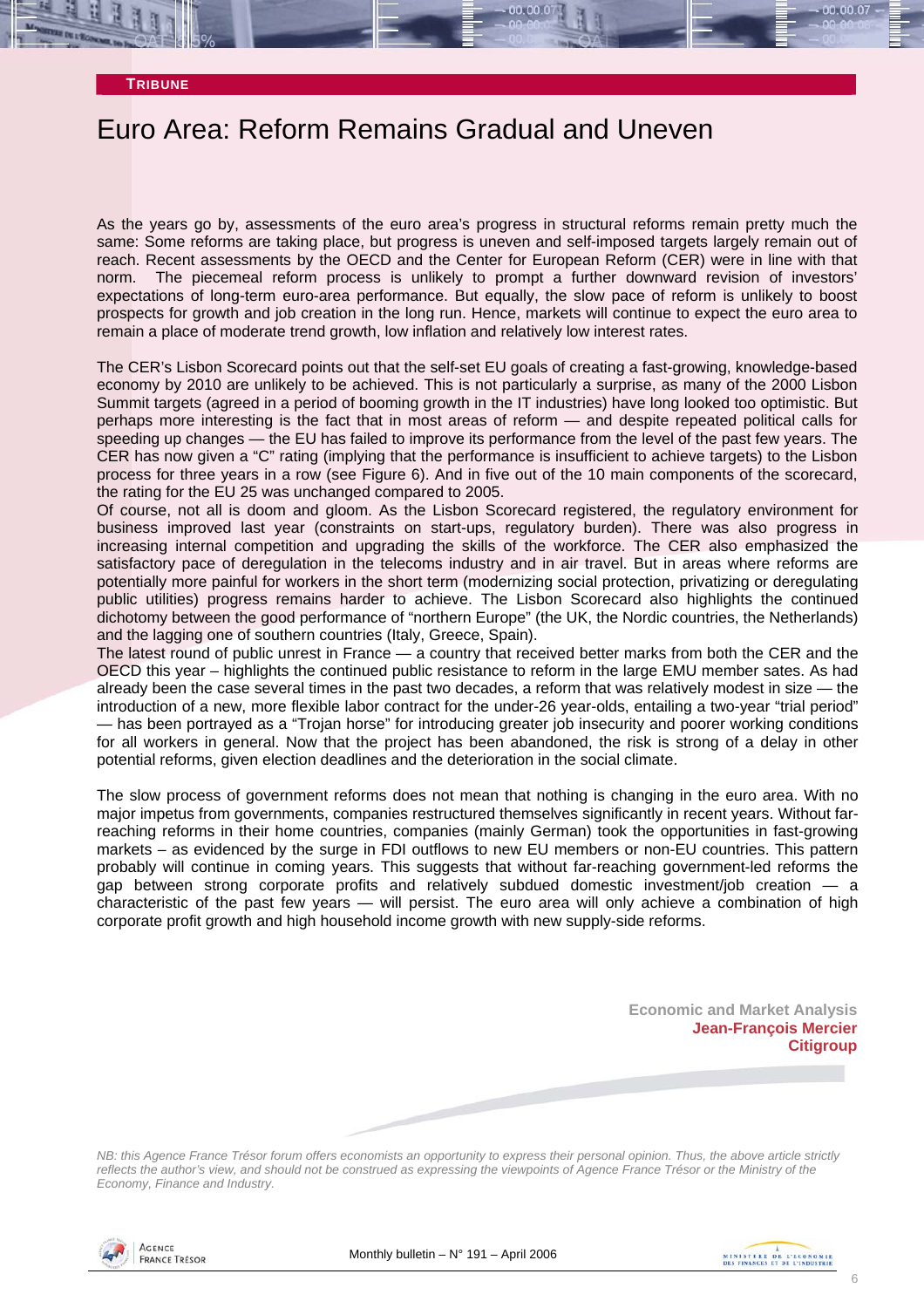<span id="page-6-0"></span>

### **THE FRENCH ECONOMY**

| Macro-economic forecast    |      |          |          |  |  |  |  |
|----------------------------|------|----------|----------|--|--|--|--|
| Real growth rate as a %    |      |          |          |  |  |  |  |
|                            | 2005 | 2006     | 2007     |  |  |  |  |
| French GDP                 | 14   | $2 - 25$ | $2 - 25$ |  |  |  |  |
| Euro zone GDP              | 1.3  | 2.0      | 1.9      |  |  |  |  |
| Household consumption      | 21   | 2.3      | 2.5      |  |  |  |  |
| <b>Business investment</b> | 37   | 39       | 42       |  |  |  |  |
| Exports                    | 32   | 6.5      | 6.1      |  |  |  |  |
| Imports                    | 6.6  | 6.8      | 6.1      |  |  |  |  |
| Consumer prices            | 1.8  | 17       | 17       |  |  |  |  |
| (year-on-year)             |      |          |          |  |  |  |  |

#### **Execent economic indicators**

| Industrial output*, year-on-year     | 0.1%          | 1/2006     |
|--------------------------------------|---------------|------------|
| Household consumption*, year-on-year | 4.5%          | 2/2006     |
| Unemployment rate (ILO)              | 9.6%          | 2/2006     |
| Consumer prices, year-on-year        |               |            |
| all items                            | 19%           | 2/2006     |
| all items excluding tobacco          | 1.8%          | 2/2006     |
| Trade balance, fob-fob, sa           | $-2.4$ EUR bn | 1/2006     |
| H                                    | $-26$ FUR bn  | 12/2005    |
| Current account balance, sa          | $-3.2$ EUR bn | 1/2006     |
| H                                    | $-3.4$ FUR bn | 12/2005    |
| 10-year interest rate (TEC10)        | 3.80%         | 03/31/2006 |
| 3-month interest rate (Euribor)      | 2.816%        | 03/31/2006 |
| <b>EUR/USD</b>                       | 1 2104        | 03/31/2006 |
| FUR / JPY                            | 142.42        | 03/31/2006 |
|                                      |               |            |

*Source: Ministry of the Economy, Finance and Industry \*manufactured goods –* 

*Source: Insee ; Ministry of the Economy, Finance and Industry ; Banque de France* 





| €bn                |          |          |          |                       |          |
|--------------------|----------|----------|----------|-----------------------|----------|
|                    |          |          |          | end-of-February level |          |
|                    | 2004     | 2005     | 2004     | 2005                  | 2006     |
| General budget     |          |          |          |                       |          |
| balance            | $-45.41$ | $-45.15$ | $-15.56$ | $-1394$               | $-4.29$  |
| revenue            | 242.99   | 249 11   | 33 70    | 32.51                 | 29.47    |
| expenditure        | 288.40   | 294.26   | 49.26    | 46.45                 | 33.76    |
| Balance of special |          |          |          |                       |          |
| Treasury accounts  | 1.53     | 1.68     | $-5.30$  | $-5.64$               | $-9.04$  |
| General budget     |          |          |          |                       |          |
| outturn            | $-43.88$ | $-43.47$ | -20.86   | $-19.58$              | $-13.33$ |

*Source: Ministry of the Economy, Finance and Industry for more information: [http://www.minefi.gouv.fr/themes/finances\\_etat/budget/index.htmT](http://www.minefi.gouv.fr/themes/finances_etat/budget/index.htm)*





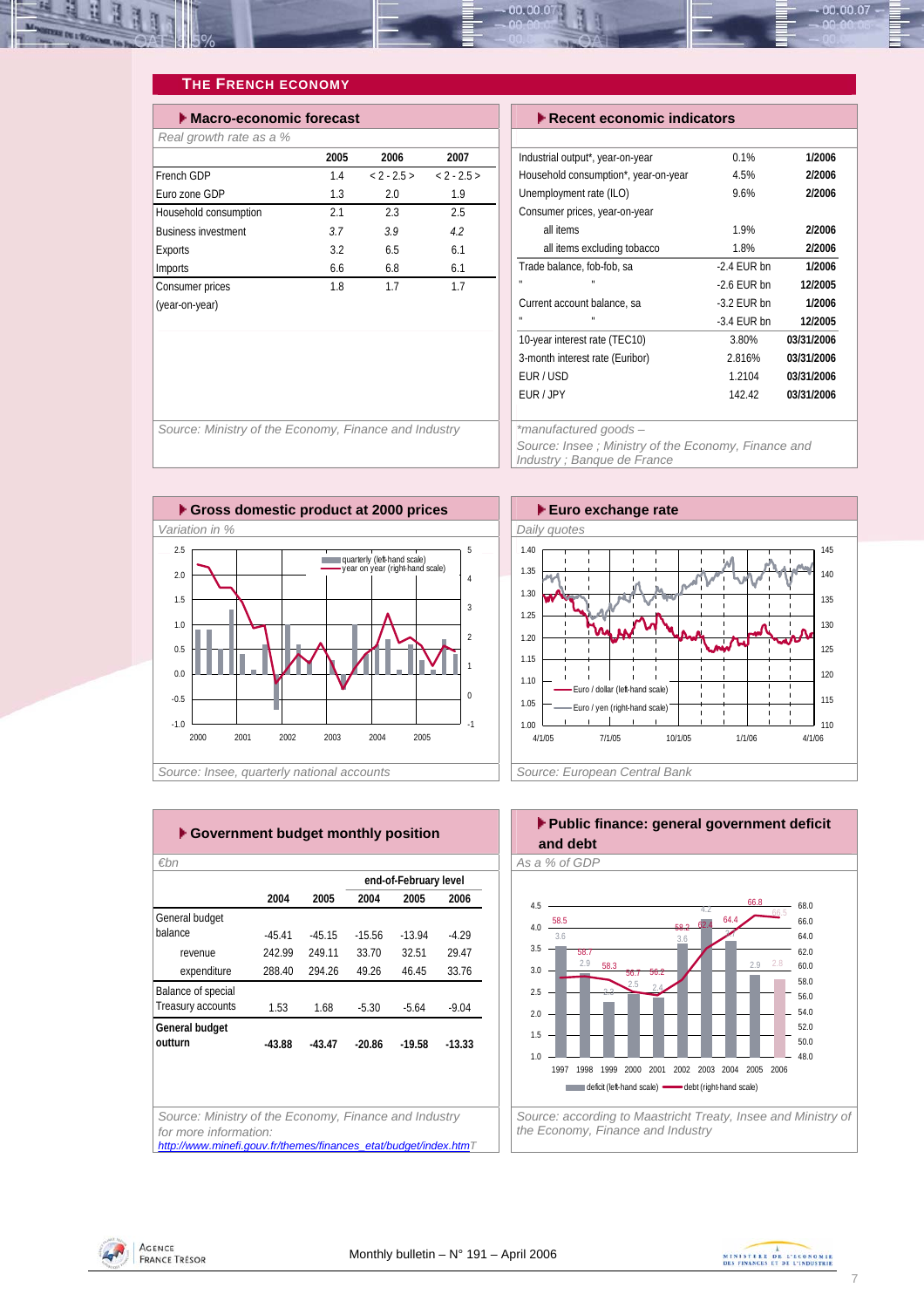<span id="page-7-0"></span>

|    | Timetable for the release of French economic indicators   |    |                                                      |  |  |  |  |
|----|-----------------------------------------------------------|----|------------------------------------------------------|--|--|--|--|
|    | April 2006                                                |    | <b>May 2006</b>                                      |  |  |  |  |
| 6  | Central government budget: statement at end of February   | 3  | New building starts in March                         |  |  |  |  |
|    | Gross foreign exchange reserves in March                  | 9  | Gross foreign exchange reserves in April             |  |  |  |  |
| 7  | Cost-of-construction: index O4-2005                       | 10 | Central government budget: statement at end of March |  |  |  |  |
| 10 | Industrial output in February                             | 10 | Industrial output in March                           |  |  |  |  |
| 11 | Foreign trade in February                                 | 12 | Foreign trade in March                               |  |  |  |  |
| 13 | Consumer prices: index for March                          | 12 | Consumer prices: final index for April               |  |  |  |  |
| 19 | Balance of payments in February                           | 17 | Payroll employment: provisional results Q1-2006      |  |  |  |  |
| 21 | Household consumption of manufactured goods in March      | 17 | Wages: provisional statistics Q1-2006                |  |  |  |  |
| 24 | Industrial trends: April survey                           | 17 | Industrial investments: quarterly April survey       |  |  |  |  |
| 27 | Industrial trends: quarterly survey for April             | 19 | Balance of payments in March                         |  |  |  |  |
| 28 | Industrial producer prices: March index                   | 19 | Quarterly national accounts: first results Q1-2006   |  |  |  |  |
| 28 | Household confidence survey: April survey                 | 19 | Annualy national accounts: first results 2005        |  |  |  |  |
| 28 | Job seekers in March                                      | 23 | Household consumption of manufactured goods in April |  |  |  |  |
| 28 | Net foreign exchange reserves in March                    | 23 | Industrial trends: monthly survey for May            |  |  |  |  |
|    |                                                           | 31 | Industrial producer prices: April index              |  |  |  |  |
|    |                                                           | 31 | Household confidence survey: May survey              |  |  |  |  |
|    |                                                           | 31 | Job seekers in April                                 |  |  |  |  |
|    |                                                           | 31 | New building starts in April                         |  |  |  |  |
|    |                                                           | 31 | Net foreign exchange reserves in April               |  |  |  |  |
|    |                                                           |    |                                                      |  |  |  |  |
|    | Harmonized index of consumer prices - Eurozone (Eurostat) |    |                                                      |  |  |  |  |
|    | Index for March: April 20<br>Index for April: May 17      |    |                                                      |  |  |  |  |
|    |                                                           |    |                                                      |  |  |  |  |

 $00.00.0$ 







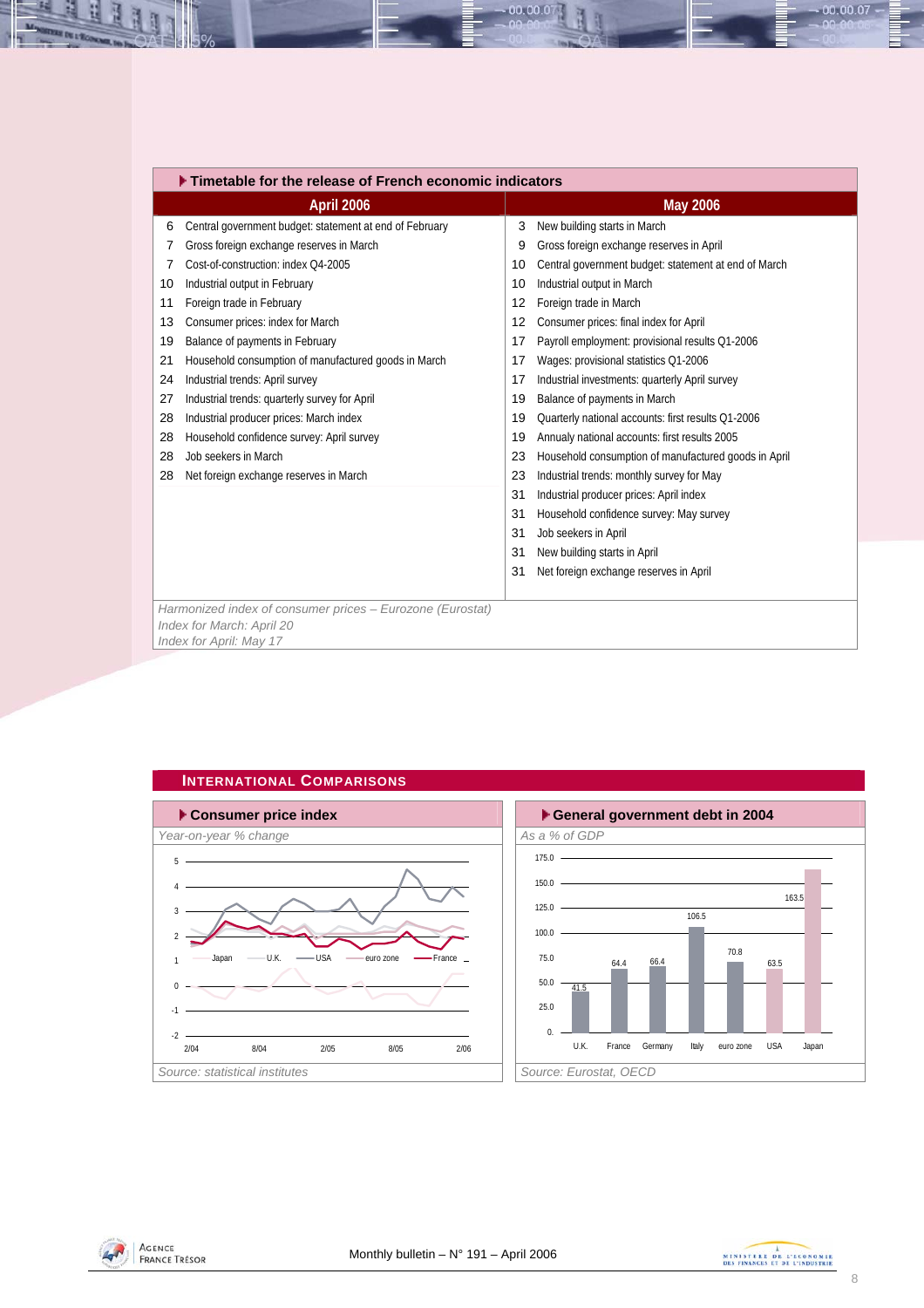#### **FRENCH GOVERNMENT NEGOTIABLE DEBT OUTSTANDING -** *DETTE NEGOCIABLE DE L'ETAT*

 $-00.00.07$ 

#### **OAT au 31 mars 2006** */ fungible Treasury bonds at March 31, 2006*

| Coefficient<br>Coefficient<br><b>CODE ISIN</b><br><b>CODE ISIN</b><br>Libellé de l'emprunt /<br>d'indexation<br>Valeur nominale/<br>démembré<br>Libellé de l'emprunt /<br>d'indexation /<br>Valeur nominale/<br>démembré<br>Encours / Outstanding<br>Encours / Outstanding<br><b>Euroclear France</b><br><b>Bond</b><br>/stripped<br>indexation<br>face value<br><b>Euroclear France</b><br><b>Bond</b><br>indexation<br>face value<br>/stripped<br>coefficient<br>coefficient<br>Echéance 2006<br>43 218 093 816<br>Echeance 2015<br>45 015 009 693<br>1519 300 000 FR0010163543<br>17 919 182 757<br>22 750 000<br>FR0000570491<br>OAT 7,25% 25 avril 2006<br>18 180 039 415<br>OAT 3,5% 25 avril 2015<br>FR0000570509<br>OAT 7% 25 avril 2006<br>1091244000<br>422 030 000<br>FR0010195057<br>OAT 3,5% 25 avril 2015 mai 2005<br>18 348 910<br>FR0000570533<br>OAT 6.5% 25 octobre 2006<br>15 102 140 991<br>1893 140 000 FR0010204198<br>9859314<br>OAT 3,5% 25 avril 2015 juin 2005<br>OAT TEC10 25 octobre 2006<br>FR0000570541 V<br>8 844 669 410<br>FR0010216820<br>OAT 3,5% 25 avril 2015 juillet 2005<br>12 582 178<br>FR0010223545<br>OAT 3,5% 25 avril 2015 août 2005<br>11 069 328<br>Échéance 2007<br>36 408 826 604<br>FR0000570574<br>OAT 5,5% 25 avril 2007<br>21 771 775 424<br>664 380 000<br>FR0010233031<br>OAT 3,5% 25 avril 2015 sept 2005<br>27 885 945<br>FR0000570590<br>OAT 5.5% 25 octobre 2007<br>282 580 000<br>FR0010244186<br>14 637 051 180<br>OAT 3,5% 25 avril 2015 oct 2005<br>23 755 253<br>FR0010253195<br>Échéance 2008<br>42 188 093 494<br>OAT 3,5% 25 avril 2015 nov 2005<br>16 772 978<br>FR0010263285<br>FR0000570632<br>OAT 5,25% 25 avril 2008<br>24 403 932 367<br>578 310 000<br>OAT 3,5% 25 avril 2015 déc 2005<br>15 857 230<br>FR0000570665<br>OAT 8.5% 25 octobre 2008<br>4 757 950 000<br>FR0010135525<br>17 784 161 127<br>OAT€i 1,6% 25 juillet 2015<br>9 509 695 800 (1)<br>1.02630<br>9 266 000 000<br>FR0010216481<br>Échéance 2009<br>63 749 599 143<br>OAT 3% 25 octobre 2015<br>17 450 000 000<br>170 600 000<br>Échéance 2016<br>26 031 000 000<br>OAT TEC10 25 janvier 2009<br>9 853 044 498<br>FR0000570673 V<br>1 744 080 000 FR0010288357<br>FR0000571432<br>OAT 4% 25 avril 2009<br>18 640 258 371<br>OAT 3,25% 25 avril 2016<br>9 379 000 000<br>35 200 000<br>FR0000571424 I<br>1,11590<br>13 811 416 109<br>FR0000187361<br>16 652 000 000<br>1 230 780 000<br>OATi 3% 25 juillet 2009<br>15 412 159 236 (1)<br>OAT 5% 25 octobre 2016<br>622 450 000<br>FR0000186199<br>OAT 4% 25 octobre 2009<br>19 844 137 038<br>Échéance 2017<br>6 078 950 700<br>Échéance 2010<br>31 162 742 970<br>FR0010235176 I<br>OATi 1% 25 juillet 2017<br>6 078 950 700 (1)<br>1,00545<br>6 046 000 000<br>FR0000186603<br>OAT 5,5% 25 avril 2010<br>15 311 719 352<br>567 370 000<br>Échéance 2019<br>24 611 285 359<br>2 497 430 000<br>FR0000187023<br>FR0000189151<br>15 754 000 000<br>156 290 000<br>OAT 5,5% 25 octobre 2010<br>15 851 023 618<br>OAT 4,25% 25 avril 2019<br>FR0000570921<br>8 844 392 893<br>4 177 930 000<br>Échéance 2011<br>43 305 273 242<br>OAT 8,5% 25 octobre 2019<br>OAT 6,5% 25 avril 2011<br>19 572 445 710<br>974 850 000<br>FR0000570954 C<br>ETAT 9,82% 31 décembre 2019<br>12 892 466 (2)<br>6 6 9 2 1 5 4<br>FR0000570731<br>FR00100943751<br>1,04232<br>9 285 000 000<br>Échéance 2020<br>9 133 939 350<br>OATi 1,6% 25 juillet 2011<br>9 677 941 200 (1)<br>FR0000187874<br>OAT 5% 25 octobre 2011<br>14 054 886 332<br>621 990 000<br>FR00100505591<br>OAT€i 2,25% 25 juillet 2020<br>9 133 939 350 (1)<br>1,04735<br>8 721 000 000<br>Échéance 2021<br>11 584 000 000<br>Échéance 2012<br>56 380 642 103<br>OAT 5% 25 avril 2012<br>15 654 110 580<br>OAT 3.75% 25 avril 2021<br>11 584 000 000<br>301 440 000<br>FR0000188328<br>1497450000<br>FR0010192997<br>FR00001880131<br>1,08229<br>Échéance 2022<br>1243 939 990<br>OAT€i 3% 25 juillet 2012<br>15 686 711 260 (1)<br>14 494 000 000<br>FR0000188690<br>OAT 8.25% 25 avril 2022<br>921 650 000<br>OAT 4,75% 25 octobre 2012<br>19 554 122 924<br>378 950 000<br>FR0000571044<br>1 243 939 990<br>FR0000570780<br>5 485 697 339<br>Échéance 2023<br>10 606 195 903<br>OAT 8,5% 26 décembre 2012<br>FR0000571085<br>OAT 8,5% 25 avril 2023<br>10 606 195 903<br>7 558 690 000<br>Échéance 2013<br>51 498 534 514<br>129 900 000<br>Échéance 2025<br>8 511 928 118<br>FR0000188989<br>OAT 4% 25 avril 2013<br>19 137 183 879<br>13 929 329 230<br>OAT 6% 25 octobre 2025<br>8 511 928 118<br>FR00001889551<br>OATi 2,5% 25 juillet 2013<br>14 751 298 948 (1)<br>1,05901<br>FR0000571150<br>3 324 550 000<br>FR0010223560 I<br>OATi 2,5% 25 juillet 2013 août 2005<br>10590(1)<br>1,05901<br>10 000<br>Échéance 2028<br>13 702 119<br>FR0010233064 I<br>FR0000571226 C<br>OAT zéro coupon 28 mars 2028<br>13 702 119 (3)<br>46 232 603<br>OATi 2,5% 25 juillet 2013 sept 2005<br>275 343 (1)<br>1,05901<br>260 000<br>FR0010244194 I<br>1,05901<br>Échéance 2029<br>22 354 737 026<br>OATi 2,5% 25 juillet 2013 oct 2005<br>3 187 620 (1)<br>-3 010 000<br>FR00102532031<br>OATi 2,5% 25 juillet 2013 nov 2005<br>4 273 847 (1)<br>1,05901<br>4 035 700<br>FR0000571218<br>OAT 5,5% 25 avril 2029<br>15 500 880 458<br>2620870000<br>FR0000186413 I<br>OATi 3,4% 25 juillet 2029<br>6 853 856 568 (1)<br>6 168 144 000<br>FR00102632931<br>OATi 2,5% 25 juillet 2013 déc 2005<br>1,05901<br>5 237 541<br>1,11117<br>5 546 608 (1)<br>86 800 000<br>Échéance 2032<br>FR0010011130<br>OAT 4% 25 octobre 2013<br>17 596 757 679<br>26 656 525 160<br>FR0000188799 I<br>Échéance 2014<br>32 145 724 224<br>OAT€i 3,15% 25 juillet 2032<br>7 918 525 160 (1)<br>1.06118<br>7 462 000 000<br>FR0000187635<br>OAT 4% 25 avril 2014<br>15 280 000<br>OAT 5,75% 25 octobre 2032<br>18 738 000 000<br>7 202 400 000<br>FR0010061242<br>18 039 752 234<br>60 700 000<br>FR0010112052<br>14 105 971 990<br>Échéance 2035<br>14 664 000 000<br>OAT 4% 25 octobre 2014<br>14 664 000 000<br>FR0010070060<br>OAT 4,75% 25 avril 2035<br>3 235 750 000<br>Échéance 2055<br>10 413 000 000<br>FR0010171975<br>OAT 4% 25 avril 2055<br>10 413 000 000<br>616 975 743 528<br><b>Total OAT / total fungible Treasury bonds</b><br>(1) Encours OAT indexées = valeur nominale x coefficient d'indexation / indexed bonds outstanding = face value x indexation coefficient<br>Encours démembré /stripped outstanding<br>51 472 740 000<br>(2) y compris intérêts capitalisés au 31/12/2005 / including coupons capitalized at 12/31/2005; non offerte à la souscription / not open to subscription<br>(3) valeur actualisée au 31/03/2006/ actualized value at 03/31/2006 ; non offerte à la souscription / not open to subscription<br>En % des lignes démembrables<br>As a % of strippable bonds<br>OATi : OAT indexée sur l'indice français des prix à la consommation (hors tabac) / OAT indexed on the French consumer price index (excluding tobacco)<br>OAT€i : OAT indexée sur l'indice des prix à la consommation harmonisé de la zone euro (hors tabac) / OAT indexed on the eurozone harmonized index of<br>Durée de vie moyenne<br>9 ans et 59 jours<br>consumer price (excluding tobacco) |  |  |  |  |  | En euros      |
|---------------------------------------------------------------------------------------------------------------------------------------------------------------------------------------------------------------------------------------------------------------------------------------------------------------------------------------------------------------------------------------------------------------------------------------------------------------------------------------------------------------------------------------------------------------------------------------------------------------------------------------------------------------------------------------------------------------------------------------------------------------------------------------------------------------------------------------------------------------------------------------------------------------------------------------------------------------------------------------------------------------------------------------------------------------------------------------------------------------------------------------------------------------------------------------------------------------------------------------------------------------------------------------------------------------------------------------------------------------------------------------------------------------------------------------------------------------------------------------------------------------------------------------------------------------------------------------------------------------------------------------------------------------------------------------------------------------------------------------------------------------------------------------------------------------------------------------------------------------------------------------------------------------------------------------------------------------------------------------------------------------------------------------------------------------------------------------------------------------------------------------------------------------------------------------------------------------------------------------------------------------------------------------------------------------------------------------------------------------------------------------------------------------------------------------------------------------------------------------------------------------------------------------------------------------------------------------------------------------------------------------------------------------------------------------------------------------------------------------------------------------------------------------------------------------------------------------------------------------------------------------------------------------------------------------------------------------------------------------------------------------------------------------------------------------------------------------------------------------------------------------------------------------------------------------------------------------------------------------------------------------------------------------------------------------------------------------------------------------------------------------------------------------------------------------------------------------------------------------------------------------------------------------------------------------------------------------------------------------------------------------------------------------------------------------------------------------------------------------------------------------------------------------------------------------------------------------------------------------------------------------------------------------------------------------------------------------------------------------------------------------------------------------------------------------------------------------------------------------------------------------------------------------------------------------------------------------------------------------------------------------------------------------------------------------------------------------------------------------------------------------------------------------------------------------------------------------------------------------------------------------------------------------------------------------------------------------------------------------------------------------------------------------------------------------------------------------------------------------------------------------------------------------------------------------------------------------------------------------------------------------------------------------------------------------------------------------------------------------------------------------------------------------------------------------------------------------------------------------------------------------------------------------------------------------------------------------------------------------------------------------------------------------------------------------------------------------------------------------------------------------------------------------------------------------------------------------------------------------------------------------------------------------------------------------------------------------------------------------------------------------------------------------------------------------------------------------------------------------------------------------------------------------------------------------------------------------------------------------------------------------------------------------------------------------------------------------------------------------------------------------------------------------------------------------------------------------------------------------------------------------------------------------------------------------------------------------------------------------------------------------------------------------------------------------------------------------------------------------------------------------------------------------------------------------------------------------------------------------------------------------------------------------------------------------------------------------------------------------------------------------------------------------------------------------------------------------------------------------------------------------------------------------------------------------------------------------------------------------------------------------------------------------------------------------------------------------------------------------------------------------------------------------------------------------------------------------------------------------------------------------------------------------------------------------------------------------------------------------|--|--|--|--|--|---------------|
|                                                                                                                                                                                                                                                                                                                                                                                                                                                                                                                                                                                                                                                                                                                                                                                                                                                                                                                                                                                                                                                                                                                                                                                                                                                                                                                                                                                                                                                                                                                                                                                                                                                                                                                                                                                                                                                                                                                                                                                                                                                                                                                                                                                                                                                                                                                                                                                                                                                                                                                                                                                                                                                                                                                                                                                                                                                                                                                                                                                                                                                                                                                                                                                                                                                                                                                                                                                                                                                                                                                                                                                                                                                                                                                                                                                                                                                                                                                                                                                                                                                                                                                                                                                                                                                                                                                                                                                                                                                                                                                                                                                                                                                                                                                                                                                                                                                                                                                                                                                                                                                                                                                                                                                                                                                                                                                                                                                                                                                                                                                                                                                                                                                                                                                                                                                                                                                                                                                                                                                                                                                                                                                                                                                                                                                                                                                                                                                                                                                                                                                                                                                                                                                                                                                                                                                                                                                                                                                                                                                                                                                                                                                                                                                                                                       |  |  |  |  |  |               |
|                                                                                                                                                                                                                                                                                                                                                                                                                                                                                                                                                                                                                                                                                                                                                                                                                                                                                                                                                                                                                                                                                                                                                                                                                                                                                                                                                                                                                                                                                                                                                                                                                                                                                                                                                                                                                                                                                                                                                                                                                                                                                                                                                                                                                                                                                                                                                                                                                                                                                                                                                                                                                                                                                                                                                                                                                                                                                                                                                                                                                                                                                                                                                                                                                                                                                                                                                                                                                                                                                                                                                                                                                                                                                                                                                                                                                                                                                                                                                                                                                                                                                                                                                                                                                                                                                                                                                                                                                                                                                                                                                                                                                                                                                                                                                                                                                                                                                                                                                                                                                                                                                                                                                                                                                                                                                                                                                                                                                                                                                                                                                                                                                                                                                                                                                                                                                                                                                                                                                                                                                                                                                                                                                                                                                                                                                                                                                                                                                                                                                                                                                                                                                                                                                                                                                                                                                                                                                                                                                                                                                                                                                                                                                                                                                                       |  |  |  |  |  |               |
|                                                                                                                                                                                                                                                                                                                                                                                                                                                                                                                                                                                                                                                                                                                                                                                                                                                                                                                                                                                                                                                                                                                                                                                                                                                                                                                                                                                                                                                                                                                                                                                                                                                                                                                                                                                                                                                                                                                                                                                                                                                                                                                                                                                                                                                                                                                                                                                                                                                                                                                                                                                                                                                                                                                                                                                                                                                                                                                                                                                                                                                                                                                                                                                                                                                                                                                                                                                                                                                                                                                                                                                                                                                                                                                                                                                                                                                                                                                                                                                                                                                                                                                                                                                                                                                                                                                                                                                                                                                                                                                                                                                                                                                                                                                                                                                                                                                                                                                                                                                                                                                                                                                                                                                                                                                                                                                                                                                                                                                                                                                                                                                                                                                                                                                                                                                                                                                                                                                                                                                                                                                                                                                                                                                                                                                                                                                                                                                                                                                                                                                                                                                                                                                                                                                                                                                                                                                                                                                                                                                                                                                                                                                                                                                                                                       |  |  |  |  |  |               |
|                                                                                                                                                                                                                                                                                                                                                                                                                                                                                                                                                                                                                                                                                                                                                                                                                                                                                                                                                                                                                                                                                                                                                                                                                                                                                                                                                                                                                                                                                                                                                                                                                                                                                                                                                                                                                                                                                                                                                                                                                                                                                                                                                                                                                                                                                                                                                                                                                                                                                                                                                                                                                                                                                                                                                                                                                                                                                                                                                                                                                                                                                                                                                                                                                                                                                                                                                                                                                                                                                                                                                                                                                                                                                                                                                                                                                                                                                                                                                                                                                                                                                                                                                                                                                                                                                                                                                                                                                                                                                                                                                                                                                                                                                                                                                                                                                                                                                                                                                                                                                                                                                                                                                                                                                                                                                                                                                                                                                                                                                                                                                                                                                                                                                                                                                                                                                                                                                                                                                                                                                                                                                                                                                                                                                                                                                                                                                                                                                                                                                                                                                                                                                                                                                                                                                                                                                                                                                                                                                                                                                                                                                                                                                                                                                                       |  |  |  |  |  |               |
|                                                                                                                                                                                                                                                                                                                                                                                                                                                                                                                                                                                                                                                                                                                                                                                                                                                                                                                                                                                                                                                                                                                                                                                                                                                                                                                                                                                                                                                                                                                                                                                                                                                                                                                                                                                                                                                                                                                                                                                                                                                                                                                                                                                                                                                                                                                                                                                                                                                                                                                                                                                                                                                                                                                                                                                                                                                                                                                                                                                                                                                                                                                                                                                                                                                                                                                                                                                                                                                                                                                                                                                                                                                                                                                                                                                                                                                                                                                                                                                                                                                                                                                                                                                                                                                                                                                                                                                                                                                                                                                                                                                                                                                                                                                                                                                                                                                                                                                                                                                                                                                                                                                                                                                                                                                                                                                                                                                                                                                                                                                                                                                                                                                                                                                                                                                                                                                                                                                                                                                                                                                                                                                                                                                                                                                                                                                                                                                                                                                                                                                                                                                                                                                                                                                                                                                                                                                                                                                                                                                                                                                                                                                                                                                                                                       |  |  |  |  |  |               |
|                                                                                                                                                                                                                                                                                                                                                                                                                                                                                                                                                                                                                                                                                                                                                                                                                                                                                                                                                                                                                                                                                                                                                                                                                                                                                                                                                                                                                                                                                                                                                                                                                                                                                                                                                                                                                                                                                                                                                                                                                                                                                                                                                                                                                                                                                                                                                                                                                                                                                                                                                                                                                                                                                                                                                                                                                                                                                                                                                                                                                                                                                                                                                                                                                                                                                                                                                                                                                                                                                                                                                                                                                                                                                                                                                                                                                                                                                                                                                                                                                                                                                                                                                                                                                                                                                                                                                                                                                                                                                                                                                                                                                                                                                                                                                                                                                                                                                                                                                                                                                                                                                                                                                                                                                                                                                                                                                                                                                                                                                                                                                                                                                                                                                                                                                                                                                                                                                                                                                                                                                                                                                                                                                                                                                                                                                                                                                                                                                                                                                                                                                                                                                                                                                                                                                                                                                                                                                                                                                                                                                                                                                                                                                                                                                                       |  |  |  |  |  |               |
|                                                                                                                                                                                                                                                                                                                                                                                                                                                                                                                                                                                                                                                                                                                                                                                                                                                                                                                                                                                                                                                                                                                                                                                                                                                                                                                                                                                                                                                                                                                                                                                                                                                                                                                                                                                                                                                                                                                                                                                                                                                                                                                                                                                                                                                                                                                                                                                                                                                                                                                                                                                                                                                                                                                                                                                                                                                                                                                                                                                                                                                                                                                                                                                                                                                                                                                                                                                                                                                                                                                                                                                                                                                                                                                                                                                                                                                                                                                                                                                                                                                                                                                                                                                                                                                                                                                                                                                                                                                                                                                                                                                                                                                                                                                                                                                                                                                                                                                                                                                                                                                                                                                                                                                                                                                                                                                                                                                                                                                                                                                                                                                                                                                                                                                                                                                                                                                                                                                                                                                                                                                                                                                                                                                                                                                                                                                                                                                                                                                                                                                                                                                                                                                                                                                                                                                                                                                                                                                                                                                                                                                                                                                                                                                                                                       |  |  |  |  |  |               |
|                                                                                                                                                                                                                                                                                                                                                                                                                                                                                                                                                                                                                                                                                                                                                                                                                                                                                                                                                                                                                                                                                                                                                                                                                                                                                                                                                                                                                                                                                                                                                                                                                                                                                                                                                                                                                                                                                                                                                                                                                                                                                                                                                                                                                                                                                                                                                                                                                                                                                                                                                                                                                                                                                                                                                                                                                                                                                                                                                                                                                                                                                                                                                                                                                                                                                                                                                                                                                                                                                                                                                                                                                                                                                                                                                                                                                                                                                                                                                                                                                                                                                                                                                                                                                                                                                                                                                                                                                                                                                                                                                                                                                                                                                                                                                                                                                                                                                                                                                                                                                                                                                                                                                                                                                                                                                                                                                                                                                                                                                                                                                                                                                                                                                                                                                                                                                                                                                                                                                                                                                                                                                                                                                                                                                                                                                                                                                                                                                                                                                                                                                                                                                                                                                                                                                                                                                                                                                                                                                                                                                                                                                                                                                                                                                                       |  |  |  |  |  |               |
|                                                                                                                                                                                                                                                                                                                                                                                                                                                                                                                                                                                                                                                                                                                                                                                                                                                                                                                                                                                                                                                                                                                                                                                                                                                                                                                                                                                                                                                                                                                                                                                                                                                                                                                                                                                                                                                                                                                                                                                                                                                                                                                                                                                                                                                                                                                                                                                                                                                                                                                                                                                                                                                                                                                                                                                                                                                                                                                                                                                                                                                                                                                                                                                                                                                                                                                                                                                                                                                                                                                                                                                                                                                                                                                                                                                                                                                                                                                                                                                                                                                                                                                                                                                                                                                                                                                                                                                                                                                                                                                                                                                                                                                                                                                                                                                                                                                                                                                                                                                                                                                                                                                                                                                                                                                                                                                                                                                                                                                                                                                                                                                                                                                                                                                                                                                                                                                                                                                                                                                                                                                                                                                                                                                                                                                                                                                                                                                                                                                                                                                                                                                                                                                                                                                                                                                                                                                                                                                                                                                                                                                                                                                                                                                                                                       |  |  |  |  |  |               |
|                                                                                                                                                                                                                                                                                                                                                                                                                                                                                                                                                                                                                                                                                                                                                                                                                                                                                                                                                                                                                                                                                                                                                                                                                                                                                                                                                                                                                                                                                                                                                                                                                                                                                                                                                                                                                                                                                                                                                                                                                                                                                                                                                                                                                                                                                                                                                                                                                                                                                                                                                                                                                                                                                                                                                                                                                                                                                                                                                                                                                                                                                                                                                                                                                                                                                                                                                                                                                                                                                                                                                                                                                                                                                                                                                                                                                                                                                                                                                                                                                                                                                                                                                                                                                                                                                                                                                                                                                                                                                                                                                                                                                                                                                                                                                                                                                                                                                                                                                                                                                                                                                                                                                                                                                                                                                                                                                                                                                                                                                                                                                                                                                                                                                                                                                                                                                                                                                                                                                                                                                                                                                                                                                                                                                                                                                                                                                                                                                                                                                                                                                                                                                                                                                                                                                                                                                                                                                                                                                                                                                                                                                                                                                                                                                                       |  |  |  |  |  |               |
|                                                                                                                                                                                                                                                                                                                                                                                                                                                                                                                                                                                                                                                                                                                                                                                                                                                                                                                                                                                                                                                                                                                                                                                                                                                                                                                                                                                                                                                                                                                                                                                                                                                                                                                                                                                                                                                                                                                                                                                                                                                                                                                                                                                                                                                                                                                                                                                                                                                                                                                                                                                                                                                                                                                                                                                                                                                                                                                                                                                                                                                                                                                                                                                                                                                                                                                                                                                                                                                                                                                                                                                                                                                                                                                                                                                                                                                                                                                                                                                                                                                                                                                                                                                                                                                                                                                                                                                                                                                                                                                                                                                                                                                                                                                                                                                                                                                                                                                                                                                                                                                                                                                                                                                                                                                                                                                                                                                                                                                                                                                                                                                                                                                                                                                                                                                                                                                                                                                                                                                                                                                                                                                                                                                                                                                                                                                                                                                                                                                                                                                                                                                                                                                                                                                                                                                                                                                                                                                                                                                                                                                                                                                                                                                                                                       |  |  |  |  |  |               |
|                                                                                                                                                                                                                                                                                                                                                                                                                                                                                                                                                                                                                                                                                                                                                                                                                                                                                                                                                                                                                                                                                                                                                                                                                                                                                                                                                                                                                                                                                                                                                                                                                                                                                                                                                                                                                                                                                                                                                                                                                                                                                                                                                                                                                                                                                                                                                                                                                                                                                                                                                                                                                                                                                                                                                                                                                                                                                                                                                                                                                                                                                                                                                                                                                                                                                                                                                                                                                                                                                                                                                                                                                                                                                                                                                                                                                                                                                                                                                                                                                                                                                                                                                                                                                                                                                                                                                                                                                                                                                                                                                                                                                                                                                                                                                                                                                                                                                                                                                                                                                                                                                                                                                                                                                                                                                                                                                                                                                                                                                                                                                                                                                                                                                                                                                                                                                                                                                                                                                                                                                                                                                                                                                                                                                                                                                                                                                                                                                                                                                                                                                                                                                                                                                                                                                                                                                                                                                                                                                                                                                                                                                                                                                                                                                                       |  |  |  |  |  |               |
|                                                                                                                                                                                                                                                                                                                                                                                                                                                                                                                                                                                                                                                                                                                                                                                                                                                                                                                                                                                                                                                                                                                                                                                                                                                                                                                                                                                                                                                                                                                                                                                                                                                                                                                                                                                                                                                                                                                                                                                                                                                                                                                                                                                                                                                                                                                                                                                                                                                                                                                                                                                                                                                                                                                                                                                                                                                                                                                                                                                                                                                                                                                                                                                                                                                                                                                                                                                                                                                                                                                                                                                                                                                                                                                                                                                                                                                                                                                                                                                                                                                                                                                                                                                                                                                                                                                                                                                                                                                                                                                                                                                                                                                                                                                                                                                                                                                                                                                                                                                                                                                                                                                                                                                                                                                                                                                                                                                                                                                                                                                                                                                                                                                                                                                                                                                                                                                                                                                                                                                                                                                                                                                                                                                                                                                                                                                                                                                                                                                                                                                                                                                                                                                                                                                                                                                                                                                                                                                                                                                                                                                                                                                                                                                                                                       |  |  |  |  |  |               |
|                                                                                                                                                                                                                                                                                                                                                                                                                                                                                                                                                                                                                                                                                                                                                                                                                                                                                                                                                                                                                                                                                                                                                                                                                                                                                                                                                                                                                                                                                                                                                                                                                                                                                                                                                                                                                                                                                                                                                                                                                                                                                                                                                                                                                                                                                                                                                                                                                                                                                                                                                                                                                                                                                                                                                                                                                                                                                                                                                                                                                                                                                                                                                                                                                                                                                                                                                                                                                                                                                                                                                                                                                                                                                                                                                                                                                                                                                                                                                                                                                                                                                                                                                                                                                                                                                                                                                                                                                                                                                                                                                                                                                                                                                                                                                                                                                                                                                                                                                                                                                                                                                                                                                                                                                                                                                                                                                                                                                                                                                                                                                                                                                                                                                                                                                                                                                                                                                                                                                                                                                                                                                                                                                                                                                                                                                                                                                                                                                                                                                                                                                                                                                                                                                                                                                                                                                                                                                                                                                                                                                                                                                                                                                                                                                                       |  |  |  |  |  |               |
|                                                                                                                                                                                                                                                                                                                                                                                                                                                                                                                                                                                                                                                                                                                                                                                                                                                                                                                                                                                                                                                                                                                                                                                                                                                                                                                                                                                                                                                                                                                                                                                                                                                                                                                                                                                                                                                                                                                                                                                                                                                                                                                                                                                                                                                                                                                                                                                                                                                                                                                                                                                                                                                                                                                                                                                                                                                                                                                                                                                                                                                                                                                                                                                                                                                                                                                                                                                                                                                                                                                                                                                                                                                                                                                                                                                                                                                                                                                                                                                                                                                                                                                                                                                                                                                                                                                                                                                                                                                                                                                                                                                                                                                                                                                                                                                                                                                                                                                                                                                                                                                                                                                                                                                                                                                                                                                                                                                                                                                                                                                                                                                                                                                                                                                                                                                                                                                                                                                                                                                                                                                                                                                                                                                                                                                                                                                                                                                                                                                                                                                                                                                                                                                                                                                                                                                                                                                                                                                                                                                                                                                                                                                                                                                                                                       |  |  |  |  |  |               |
|                                                                                                                                                                                                                                                                                                                                                                                                                                                                                                                                                                                                                                                                                                                                                                                                                                                                                                                                                                                                                                                                                                                                                                                                                                                                                                                                                                                                                                                                                                                                                                                                                                                                                                                                                                                                                                                                                                                                                                                                                                                                                                                                                                                                                                                                                                                                                                                                                                                                                                                                                                                                                                                                                                                                                                                                                                                                                                                                                                                                                                                                                                                                                                                                                                                                                                                                                                                                                                                                                                                                                                                                                                                                                                                                                                                                                                                                                                                                                                                                                                                                                                                                                                                                                                                                                                                                                                                                                                                                                                                                                                                                                                                                                                                                                                                                                                                                                                                                                                                                                                                                                                                                                                                                                                                                                                                                                                                                                                                                                                                                                                                                                                                                                                                                                                                                                                                                                                                                                                                                                                                                                                                                                                                                                                                                                                                                                                                                                                                                                                                                                                                                                                                                                                                                                                                                                                                                                                                                                                                                                                                                                                                                                                                                                                       |  |  |  |  |  |               |
|                                                                                                                                                                                                                                                                                                                                                                                                                                                                                                                                                                                                                                                                                                                                                                                                                                                                                                                                                                                                                                                                                                                                                                                                                                                                                                                                                                                                                                                                                                                                                                                                                                                                                                                                                                                                                                                                                                                                                                                                                                                                                                                                                                                                                                                                                                                                                                                                                                                                                                                                                                                                                                                                                                                                                                                                                                                                                                                                                                                                                                                                                                                                                                                                                                                                                                                                                                                                                                                                                                                                                                                                                                                                                                                                                                                                                                                                                                                                                                                                                                                                                                                                                                                                                                                                                                                                                                                                                                                                                                                                                                                                                                                                                                                                                                                                                                                                                                                                                                                                                                                                                                                                                                                                                                                                                                                                                                                                                                                                                                                                                                                                                                                                                                                                                                                                                                                                                                                                                                                                                                                                                                                                                                                                                                                                                                                                                                                                                                                                                                                                                                                                                                                                                                                                                                                                                                                                                                                                                                                                                                                                                                                                                                                                                                       |  |  |  |  |  |               |
|                                                                                                                                                                                                                                                                                                                                                                                                                                                                                                                                                                                                                                                                                                                                                                                                                                                                                                                                                                                                                                                                                                                                                                                                                                                                                                                                                                                                                                                                                                                                                                                                                                                                                                                                                                                                                                                                                                                                                                                                                                                                                                                                                                                                                                                                                                                                                                                                                                                                                                                                                                                                                                                                                                                                                                                                                                                                                                                                                                                                                                                                                                                                                                                                                                                                                                                                                                                                                                                                                                                                                                                                                                                                                                                                                                                                                                                                                                                                                                                                                                                                                                                                                                                                                                                                                                                                                                                                                                                                                                                                                                                                                                                                                                                                                                                                                                                                                                                                                                                                                                                                                                                                                                                                                                                                                                                                                                                                                                                                                                                                                                                                                                                                                                                                                                                                                                                                                                                                                                                                                                                                                                                                                                                                                                                                                                                                                                                                                                                                                                                                                                                                                                                                                                                                                                                                                                                                                                                                                                                                                                                                                                                                                                                                                                       |  |  |  |  |  |               |
|                                                                                                                                                                                                                                                                                                                                                                                                                                                                                                                                                                                                                                                                                                                                                                                                                                                                                                                                                                                                                                                                                                                                                                                                                                                                                                                                                                                                                                                                                                                                                                                                                                                                                                                                                                                                                                                                                                                                                                                                                                                                                                                                                                                                                                                                                                                                                                                                                                                                                                                                                                                                                                                                                                                                                                                                                                                                                                                                                                                                                                                                                                                                                                                                                                                                                                                                                                                                                                                                                                                                                                                                                                                                                                                                                                                                                                                                                                                                                                                                                                                                                                                                                                                                                                                                                                                                                                                                                                                                                                                                                                                                                                                                                                                                                                                                                                                                                                                                                                                                                                                                                                                                                                                                                                                                                                                                                                                                                                                                                                                                                                                                                                                                                                                                                                                                                                                                                                                                                                                                                                                                                                                                                                                                                                                                                                                                                                                                                                                                                                                                                                                                                                                                                                                                                                                                                                                                                                                                                                                                                                                                                                                                                                                                                                       |  |  |  |  |  |               |
|                                                                                                                                                                                                                                                                                                                                                                                                                                                                                                                                                                                                                                                                                                                                                                                                                                                                                                                                                                                                                                                                                                                                                                                                                                                                                                                                                                                                                                                                                                                                                                                                                                                                                                                                                                                                                                                                                                                                                                                                                                                                                                                                                                                                                                                                                                                                                                                                                                                                                                                                                                                                                                                                                                                                                                                                                                                                                                                                                                                                                                                                                                                                                                                                                                                                                                                                                                                                                                                                                                                                                                                                                                                                                                                                                                                                                                                                                                                                                                                                                                                                                                                                                                                                                                                                                                                                                                                                                                                                                                                                                                                                                                                                                                                                                                                                                                                                                                                                                                                                                                                                                                                                                                                                                                                                                                                                                                                                                                                                                                                                                                                                                                                                                                                                                                                                                                                                                                                                                                                                                                                                                                                                                                                                                                                                                                                                                                                                                                                                                                                                                                                                                                                                                                                                                                                                                                                                                                                                                                                                                                                                                                                                                                                                                                       |  |  |  |  |  |               |
|                                                                                                                                                                                                                                                                                                                                                                                                                                                                                                                                                                                                                                                                                                                                                                                                                                                                                                                                                                                                                                                                                                                                                                                                                                                                                                                                                                                                                                                                                                                                                                                                                                                                                                                                                                                                                                                                                                                                                                                                                                                                                                                                                                                                                                                                                                                                                                                                                                                                                                                                                                                                                                                                                                                                                                                                                                                                                                                                                                                                                                                                                                                                                                                                                                                                                                                                                                                                                                                                                                                                                                                                                                                                                                                                                                                                                                                                                                                                                                                                                                                                                                                                                                                                                                                                                                                                                                                                                                                                                                                                                                                                                                                                                                                                                                                                                                                                                                                                                                                                                                                                                                                                                                                                                                                                                                                                                                                                                                                                                                                                                                                                                                                                                                                                                                                                                                                                                                                                                                                                                                                                                                                                                                                                                                                                                                                                                                                                                                                                                                                                                                                                                                                                                                                                                                                                                                                                                                                                                                                                                                                                                                                                                                                                                                       |  |  |  |  |  |               |
|                                                                                                                                                                                                                                                                                                                                                                                                                                                                                                                                                                                                                                                                                                                                                                                                                                                                                                                                                                                                                                                                                                                                                                                                                                                                                                                                                                                                                                                                                                                                                                                                                                                                                                                                                                                                                                                                                                                                                                                                                                                                                                                                                                                                                                                                                                                                                                                                                                                                                                                                                                                                                                                                                                                                                                                                                                                                                                                                                                                                                                                                                                                                                                                                                                                                                                                                                                                                                                                                                                                                                                                                                                                                                                                                                                                                                                                                                                                                                                                                                                                                                                                                                                                                                                                                                                                                                                                                                                                                                                                                                                                                                                                                                                                                                                                                                                                                                                                                                                                                                                                                                                                                                                                                                                                                                                                                                                                                                                                                                                                                                                                                                                                                                                                                                                                                                                                                                                                                                                                                                                                                                                                                                                                                                                                                                                                                                                                                                                                                                                                                                                                                                                                                                                                                                                                                                                                                                                                                                                                                                                                                                                                                                                                                                                       |  |  |  |  |  |               |
|                                                                                                                                                                                                                                                                                                                                                                                                                                                                                                                                                                                                                                                                                                                                                                                                                                                                                                                                                                                                                                                                                                                                                                                                                                                                                                                                                                                                                                                                                                                                                                                                                                                                                                                                                                                                                                                                                                                                                                                                                                                                                                                                                                                                                                                                                                                                                                                                                                                                                                                                                                                                                                                                                                                                                                                                                                                                                                                                                                                                                                                                                                                                                                                                                                                                                                                                                                                                                                                                                                                                                                                                                                                                                                                                                                                                                                                                                                                                                                                                                                                                                                                                                                                                                                                                                                                                                                                                                                                                                                                                                                                                                                                                                                                                                                                                                                                                                                                                                                                                                                                                                                                                                                                                                                                                                                                                                                                                                                                                                                                                                                                                                                                                                                                                                                                                                                                                                                                                                                                                                                                                                                                                                                                                                                                                                                                                                                                                                                                                                                                                                                                                                                                                                                                                                                                                                                                                                                                                                                                                                                                                                                                                                                                                                                       |  |  |  |  |  |               |
|                                                                                                                                                                                                                                                                                                                                                                                                                                                                                                                                                                                                                                                                                                                                                                                                                                                                                                                                                                                                                                                                                                                                                                                                                                                                                                                                                                                                                                                                                                                                                                                                                                                                                                                                                                                                                                                                                                                                                                                                                                                                                                                                                                                                                                                                                                                                                                                                                                                                                                                                                                                                                                                                                                                                                                                                                                                                                                                                                                                                                                                                                                                                                                                                                                                                                                                                                                                                                                                                                                                                                                                                                                                                                                                                                                                                                                                                                                                                                                                                                                                                                                                                                                                                                                                                                                                                                                                                                                                                                                                                                                                                                                                                                                                                                                                                                                                                                                                                                                                                                                                                                                                                                                                                                                                                                                                                                                                                                                                                                                                                                                                                                                                                                                                                                                                                                                                                                                                                                                                                                                                                                                                                                                                                                                                                                                                                                                                                                                                                                                                                                                                                                                                                                                                                                                                                                                                                                                                                                                                                                                                                                                                                                                                                                                       |  |  |  |  |  |               |
|                                                                                                                                                                                                                                                                                                                                                                                                                                                                                                                                                                                                                                                                                                                                                                                                                                                                                                                                                                                                                                                                                                                                                                                                                                                                                                                                                                                                                                                                                                                                                                                                                                                                                                                                                                                                                                                                                                                                                                                                                                                                                                                                                                                                                                                                                                                                                                                                                                                                                                                                                                                                                                                                                                                                                                                                                                                                                                                                                                                                                                                                                                                                                                                                                                                                                                                                                                                                                                                                                                                                                                                                                                                                                                                                                                                                                                                                                                                                                                                                                                                                                                                                                                                                                                                                                                                                                                                                                                                                                                                                                                                                                                                                                                                                                                                                                                                                                                                                                                                                                                                                                                                                                                                                                                                                                                                                                                                                                                                                                                                                                                                                                                                                                                                                                                                                                                                                                                                                                                                                                                                                                                                                                                                                                                                                                                                                                                                                                                                                                                                                                                                                                                                                                                                                                                                                                                                                                                                                                                                                                                                                                                                                                                                                                                       |  |  |  |  |  |               |
|                                                                                                                                                                                                                                                                                                                                                                                                                                                                                                                                                                                                                                                                                                                                                                                                                                                                                                                                                                                                                                                                                                                                                                                                                                                                                                                                                                                                                                                                                                                                                                                                                                                                                                                                                                                                                                                                                                                                                                                                                                                                                                                                                                                                                                                                                                                                                                                                                                                                                                                                                                                                                                                                                                                                                                                                                                                                                                                                                                                                                                                                                                                                                                                                                                                                                                                                                                                                                                                                                                                                                                                                                                                                                                                                                                                                                                                                                                                                                                                                                                                                                                                                                                                                                                                                                                                                                                                                                                                                                                                                                                                                                                                                                                                                                                                                                                                                                                                                                                                                                                                                                                                                                                                                                                                                                                                                                                                                                                                                                                                                                                                                                                                                                                                                                                                                                                                                                                                                                                                                                                                                                                                                                                                                                                                                                                                                                                                                                                                                                                                                                                                                                                                                                                                                                                                                                                                                                                                                                                                                                                                                                                                                                                                                                                       |  |  |  |  |  |               |
|                                                                                                                                                                                                                                                                                                                                                                                                                                                                                                                                                                                                                                                                                                                                                                                                                                                                                                                                                                                                                                                                                                                                                                                                                                                                                                                                                                                                                                                                                                                                                                                                                                                                                                                                                                                                                                                                                                                                                                                                                                                                                                                                                                                                                                                                                                                                                                                                                                                                                                                                                                                                                                                                                                                                                                                                                                                                                                                                                                                                                                                                                                                                                                                                                                                                                                                                                                                                                                                                                                                                                                                                                                                                                                                                                                                                                                                                                                                                                                                                                                                                                                                                                                                                                                                                                                                                                                                                                                                                                                                                                                                                                                                                                                                                                                                                                                                                                                                                                                                                                                                                                                                                                                                                                                                                                                                                                                                                                                                                                                                                                                                                                                                                                                                                                                                                                                                                                                                                                                                                                                                                                                                                                                                                                                                                                                                                                                                                                                                                                                                                                                                                                                                                                                                                                                                                                                                                                                                                                                                                                                                                                                                                                                                                                                       |  |  |  |  |  |               |
|                                                                                                                                                                                                                                                                                                                                                                                                                                                                                                                                                                                                                                                                                                                                                                                                                                                                                                                                                                                                                                                                                                                                                                                                                                                                                                                                                                                                                                                                                                                                                                                                                                                                                                                                                                                                                                                                                                                                                                                                                                                                                                                                                                                                                                                                                                                                                                                                                                                                                                                                                                                                                                                                                                                                                                                                                                                                                                                                                                                                                                                                                                                                                                                                                                                                                                                                                                                                                                                                                                                                                                                                                                                                                                                                                                                                                                                                                                                                                                                                                                                                                                                                                                                                                                                                                                                                                                                                                                                                                                                                                                                                                                                                                                                                                                                                                                                                                                                                                                                                                                                                                                                                                                                                                                                                                                                                                                                                                                                                                                                                                                                                                                                                                                                                                                                                                                                                                                                                                                                                                                                                                                                                                                                                                                                                                                                                                                                                                                                                                                                                                                                                                                                                                                                                                                                                                                                                                                                                                                                                                                                                                                                                                                                                                                       |  |  |  |  |  |               |
|                                                                                                                                                                                                                                                                                                                                                                                                                                                                                                                                                                                                                                                                                                                                                                                                                                                                                                                                                                                                                                                                                                                                                                                                                                                                                                                                                                                                                                                                                                                                                                                                                                                                                                                                                                                                                                                                                                                                                                                                                                                                                                                                                                                                                                                                                                                                                                                                                                                                                                                                                                                                                                                                                                                                                                                                                                                                                                                                                                                                                                                                                                                                                                                                                                                                                                                                                                                                                                                                                                                                                                                                                                                                                                                                                                                                                                                                                                                                                                                                                                                                                                                                                                                                                                                                                                                                                                                                                                                                                                                                                                                                                                                                                                                                                                                                                                                                                                                                                                                                                                                                                                                                                                                                                                                                                                                                                                                                                                                                                                                                                                                                                                                                                                                                                                                                                                                                                                                                                                                                                                                                                                                                                                                                                                                                                                                                                                                                                                                                                                                                                                                                                                                                                                                                                                                                                                                                                                                                                                                                                                                                                                                                                                                                                                       |  |  |  |  |  |               |
|                                                                                                                                                                                                                                                                                                                                                                                                                                                                                                                                                                                                                                                                                                                                                                                                                                                                                                                                                                                                                                                                                                                                                                                                                                                                                                                                                                                                                                                                                                                                                                                                                                                                                                                                                                                                                                                                                                                                                                                                                                                                                                                                                                                                                                                                                                                                                                                                                                                                                                                                                                                                                                                                                                                                                                                                                                                                                                                                                                                                                                                                                                                                                                                                                                                                                                                                                                                                                                                                                                                                                                                                                                                                                                                                                                                                                                                                                                                                                                                                                                                                                                                                                                                                                                                                                                                                                                                                                                                                                                                                                                                                                                                                                                                                                                                                                                                                                                                                                                                                                                                                                                                                                                                                                                                                                                                                                                                                                                                                                                                                                                                                                                                                                                                                                                                                                                                                                                                                                                                                                                                                                                                                                                                                                                                                                                                                                                                                                                                                                                                                                                                                                                                                                                                                                                                                                                                                                                                                                                                                                                                                                                                                                                                                                                       |  |  |  |  |  |               |
|                                                                                                                                                                                                                                                                                                                                                                                                                                                                                                                                                                                                                                                                                                                                                                                                                                                                                                                                                                                                                                                                                                                                                                                                                                                                                                                                                                                                                                                                                                                                                                                                                                                                                                                                                                                                                                                                                                                                                                                                                                                                                                                                                                                                                                                                                                                                                                                                                                                                                                                                                                                                                                                                                                                                                                                                                                                                                                                                                                                                                                                                                                                                                                                                                                                                                                                                                                                                                                                                                                                                                                                                                                                                                                                                                                                                                                                                                                                                                                                                                                                                                                                                                                                                                                                                                                                                                                                                                                                                                                                                                                                                                                                                                                                                                                                                                                                                                                                                                                                                                                                                                                                                                                                                                                                                                                                                                                                                                                                                                                                                                                                                                                                                                                                                                                                                                                                                                                                                                                                                                                                                                                                                                                                                                                                                                                                                                                                                                                                                                                                                                                                                                                                                                                                                                                                                                                                                                                                                                                                                                                                                                                                                                                                                                                       |  |  |  |  |  |               |
|                                                                                                                                                                                                                                                                                                                                                                                                                                                                                                                                                                                                                                                                                                                                                                                                                                                                                                                                                                                                                                                                                                                                                                                                                                                                                                                                                                                                                                                                                                                                                                                                                                                                                                                                                                                                                                                                                                                                                                                                                                                                                                                                                                                                                                                                                                                                                                                                                                                                                                                                                                                                                                                                                                                                                                                                                                                                                                                                                                                                                                                                                                                                                                                                                                                                                                                                                                                                                                                                                                                                                                                                                                                                                                                                                                                                                                                                                                                                                                                                                                                                                                                                                                                                                                                                                                                                                                                                                                                                                                                                                                                                                                                                                                                                                                                                                                                                                                                                                                                                                                                                                                                                                                                                                                                                                                                                                                                                                                                                                                                                                                                                                                                                                                                                                                                                                                                                                                                                                                                                                                                                                                                                                                                                                                                                                                                                                                                                                                                                                                                                                                                                                                                                                                                                                                                                                                                                                                                                                                                                                                                                                                                                                                                                                                       |  |  |  |  |  |               |
|                                                                                                                                                                                                                                                                                                                                                                                                                                                                                                                                                                                                                                                                                                                                                                                                                                                                                                                                                                                                                                                                                                                                                                                                                                                                                                                                                                                                                                                                                                                                                                                                                                                                                                                                                                                                                                                                                                                                                                                                                                                                                                                                                                                                                                                                                                                                                                                                                                                                                                                                                                                                                                                                                                                                                                                                                                                                                                                                                                                                                                                                                                                                                                                                                                                                                                                                                                                                                                                                                                                                                                                                                                                                                                                                                                                                                                                                                                                                                                                                                                                                                                                                                                                                                                                                                                                                                                                                                                                                                                                                                                                                                                                                                                                                                                                                                                                                                                                                                                                                                                                                                                                                                                                                                                                                                                                                                                                                                                                                                                                                                                                                                                                                                                                                                                                                                                                                                                                                                                                                                                                                                                                                                                                                                                                                                                                                                                                                                                                                                                                                                                                                                                                                                                                                                                                                                                                                                                                                                                                                                                                                                                                                                                                                                                       |  |  |  |  |  |               |
|                                                                                                                                                                                                                                                                                                                                                                                                                                                                                                                                                                                                                                                                                                                                                                                                                                                                                                                                                                                                                                                                                                                                                                                                                                                                                                                                                                                                                                                                                                                                                                                                                                                                                                                                                                                                                                                                                                                                                                                                                                                                                                                                                                                                                                                                                                                                                                                                                                                                                                                                                                                                                                                                                                                                                                                                                                                                                                                                                                                                                                                                                                                                                                                                                                                                                                                                                                                                                                                                                                                                                                                                                                                                                                                                                                                                                                                                                                                                                                                                                                                                                                                                                                                                                                                                                                                                                                                                                                                                                                                                                                                                                                                                                                                                                                                                                                                                                                                                                                                                                                                                                                                                                                                                                                                                                                                                                                                                                                                                                                                                                                                                                                                                                                                                                                                                                                                                                                                                                                                                                                                                                                                                                                                                                                                                                                                                                                                                                                                                                                                                                                                                                                                                                                                                                                                                                                                                                                                                                                                                                                                                                                                                                                                                                                       |  |  |  |  |  |               |
|                                                                                                                                                                                                                                                                                                                                                                                                                                                                                                                                                                                                                                                                                                                                                                                                                                                                                                                                                                                                                                                                                                                                                                                                                                                                                                                                                                                                                                                                                                                                                                                                                                                                                                                                                                                                                                                                                                                                                                                                                                                                                                                                                                                                                                                                                                                                                                                                                                                                                                                                                                                                                                                                                                                                                                                                                                                                                                                                                                                                                                                                                                                                                                                                                                                                                                                                                                                                                                                                                                                                                                                                                                                                                                                                                                                                                                                                                                                                                                                                                                                                                                                                                                                                                                                                                                                                                                                                                                                                                                                                                                                                                                                                                                                                                                                                                                                                                                                                                                                                                                                                                                                                                                                                                                                                                                                                                                                                                                                                                                                                                                                                                                                                                                                                                                                                                                                                                                                                                                                                                                                                                                                                                                                                                                                                                                                                                                                                                                                                                                                                                                                                                                                                                                                                                                                                                                                                                                                                                                                                                                                                                                                                                                                                                                       |  |  |  |  |  |               |
|                                                                                                                                                                                                                                                                                                                                                                                                                                                                                                                                                                                                                                                                                                                                                                                                                                                                                                                                                                                                                                                                                                                                                                                                                                                                                                                                                                                                                                                                                                                                                                                                                                                                                                                                                                                                                                                                                                                                                                                                                                                                                                                                                                                                                                                                                                                                                                                                                                                                                                                                                                                                                                                                                                                                                                                                                                                                                                                                                                                                                                                                                                                                                                                                                                                                                                                                                                                                                                                                                                                                                                                                                                                                                                                                                                                                                                                                                                                                                                                                                                                                                                                                                                                                                                                                                                                                                                                                                                                                                                                                                                                                                                                                                                                                                                                                                                                                                                                                                                                                                                                                                                                                                                                                                                                                                                                                                                                                                                                                                                                                                                                                                                                                                                                                                                                                                                                                                                                                                                                                                                                                                                                                                                                                                                                                                                                                                                                                                                                                                                                                                                                                                                                                                                                                                                                                                                                                                                                                                                                                                                                                                                                                                                                                                                       |  |  |  |  |  |               |
|                                                                                                                                                                                                                                                                                                                                                                                                                                                                                                                                                                                                                                                                                                                                                                                                                                                                                                                                                                                                                                                                                                                                                                                                                                                                                                                                                                                                                                                                                                                                                                                                                                                                                                                                                                                                                                                                                                                                                                                                                                                                                                                                                                                                                                                                                                                                                                                                                                                                                                                                                                                                                                                                                                                                                                                                                                                                                                                                                                                                                                                                                                                                                                                                                                                                                                                                                                                                                                                                                                                                                                                                                                                                                                                                                                                                                                                                                                                                                                                                                                                                                                                                                                                                                                                                                                                                                                                                                                                                                                                                                                                                                                                                                                                                                                                                                                                                                                                                                                                                                                                                                                                                                                                                                                                                                                                                                                                                                                                                                                                                                                                                                                                                                                                                                                                                                                                                                                                                                                                                                                                                                                                                                                                                                                                                                                                                                                                                                                                                                                                                                                                                                                                                                                                                                                                                                                                                                                                                                                                                                                                                                                                                                                                                                                       |  |  |  |  |  |               |
|                                                                                                                                                                                                                                                                                                                                                                                                                                                                                                                                                                                                                                                                                                                                                                                                                                                                                                                                                                                                                                                                                                                                                                                                                                                                                                                                                                                                                                                                                                                                                                                                                                                                                                                                                                                                                                                                                                                                                                                                                                                                                                                                                                                                                                                                                                                                                                                                                                                                                                                                                                                                                                                                                                                                                                                                                                                                                                                                                                                                                                                                                                                                                                                                                                                                                                                                                                                                                                                                                                                                                                                                                                                                                                                                                                                                                                                                                                                                                                                                                                                                                                                                                                                                                                                                                                                                                                                                                                                                                                                                                                                                                                                                                                                                                                                                                                                                                                                                                                                                                                                                                                                                                                                                                                                                                                                                                                                                                                                                                                                                                                                                                                                                                                                                                                                                                                                                                                                                                                                                                                                                                                                                                                                                                                                                                                                                                                                                                                                                                                                                                                                                                                                                                                                                                                                                                                                                                                                                                                                                                                                                                                                                                                                                                                       |  |  |  |  |  |               |
|                                                                                                                                                                                                                                                                                                                                                                                                                                                                                                                                                                                                                                                                                                                                                                                                                                                                                                                                                                                                                                                                                                                                                                                                                                                                                                                                                                                                                                                                                                                                                                                                                                                                                                                                                                                                                                                                                                                                                                                                                                                                                                                                                                                                                                                                                                                                                                                                                                                                                                                                                                                                                                                                                                                                                                                                                                                                                                                                                                                                                                                                                                                                                                                                                                                                                                                                                                                                                                                                                                                                                                                                                                                                                                                                                                                                                                                                                                                                                                                                                                                                                                                                                                                                                                                                                                                                                                                                                                                                                                                                                                                                                                                                                                                                                                                                                                                                                                                                                                                                                                                                                                                                                                                                                                                                                                                                                                                                                                                                                                                                                                                                                                                                                                                                                                                                                                                                                                                                                                                                                                                                                                                                                                                                                                                                                                                                                                                                                                                                                                                                                                                                                                                                                                                                                                                                                                                                                                                                                                                                                                                                                                                                                                                                                                       |  |  |  |  |  |               |
|                                                                                                                                                                                                                                                                                                                                                                                                                                                                                                                                                                                                                                                                                                                                                                                                                                                                                                                                                                                                                                                                                                                                                                                                                                                                                                                                                                                                                                                                                                                                                                                                                                                                                                                                                                                                                                                                                                                                                                                                                                                                                                                                                                                                                                                                                                                                                                                                                                                                                                                                                                                                                                                                                                                                                                                                                                                                                                                                                                                                                                                                                                                                                                                                                                                                                                                                                                                                                                                                                                                                                                                                                                                                                                                                                                                                                                                                                                                                                                                                                                                                                                                                                                                                                                                                                                                                                                                                                                                                                                                                                                                                                                                                                                                                                                                                                                                                                                                                                                                                                                                                                                                                                                                                                                                                                                                                                                                                                                                                                                                                                                                                                                                                                                                                                                                                                                                                                                                                                                                                                                                                                                                                                                                                                                                                                                                                                                                                                                                                                                                                                                                                                                                                                                                                                                                                                                                                                                                                                                                                                                                                                                                                                                                                                                       |  |  |  |  |  |               |
|                                                                                                                                                                                                                                                                                                                                                                                                                                                                                                                                                                                                                                                                                                                                                                                                                                                                                                                                                                                                                                                                                                                                                                                                                                                                                                                                                                                                                                                                                                                                                                                                                                                                                                                                                                                                                                                                                                                                                                                                                                                                                                                                                                                                                                                                                                                                                                                                                                                                                                                                                                                                                                                                                                                                                                                                                                                                                                                                                                                                                                                                                                                                                                                                                                                                                                                                                                                                                                                                                                                                                                                                                                                                                                                                                                                                                                                                                                                                                                                                                                                                                                                                                                                                                                                                                                                                                                                                                                                                                                                                                                                                                                                                                                                                                                                                                                                                                                                                                                                                                                                                                                                                                                                                                                                                                                                                                                                                                                                                                                                                                                                                                                                                                                                                                                                                                                                                                                                                                                                                                                                                                                                                                                                                                                                                                                                                                                                                                                                                                                                                                                                                                                                                                                                                                                                                                                                                                                                                                                                                                                                                                                                                                                                                                                       |  |  |  |  |  |               |
|                                                                                                                                                                                                                                                                                                                                                                                                                                                                                                                                                                                                                                                                                                                                                                                                                                                                                                                                                                                                                                                                                                                                                                                                                                                                                                                                                                                                                                                                                                                                                                                                                                                                                                                                                                                                                                                                                                                                                                                                                                                                                                                                                                                                                                                                                                                                                                                                                                                                                                                                                                                                                                                                                                                                                                                                                                                                                                                                                                                                                                                                                                                                                                                                                                                                                                                                                                                                                                                                                                                                                                                                                                                                                                                                                                                                                                                                                                                                                                                                                                                                                                                                                                                                                                                                                                                                                                                                                                                                                                                                                                                                                                                                                                                                                                                                                                                                                                                                                                                                                                                                                                                                                                                                                                                                                                                                                                                                                                                                                                                                                                                                                                                                                                                                                                                                                                                                                                                                                                                                                                                                                                                                                                                                                                                                                                                                                                                                                                                                                                                                                                                                                                                                                                                                                                                                                                                                                                                                                                                                                                                                                                                                                                                                                                       |  |  |  |  |  |               |
|                                                                                                                                                                                                                                                                                                                                                                                                                                                                                                                                                                                                                                                                                                                                                                                                                                                                                                                                                                                                                                                                                                                                                                                                                                                                                                                                                                                                                                                                                                                                                                                                                                                                                                                                                                                                                                                                                                                                                                                                                                                                                                                                                                                                                                                                                                                                                                                                                                                                                                                                                                                                                                                                                                                                                                                                                                                                                                                                                                                                                                                                                                                                                                                                                                                                                                                                                                                                                                                                                                                                                                                                                                                                                                                                                                                                                                                                                                                                                                                                                                                                                                                                                                                                                                                                                                                                                                                                                                                                                                                                                                                                                                                                                                                                                                                                                                                                                                                                                                                                                                                                                                                                                                                                                                                                                                                                                                                                                                                                                                                                                                                                                                                                                                                                                                                                                                                                                                                                                                                                                                                                                                                                                                                                                                                                                                                                                                                                                                                                                                                                                                                                                                                                                                                                                                                                                                                                                                                                                                                                                                                                                                                                                                                                                                       |  |  |  |  |  | 1 198 900 000 |
|                                                                                                                                                                                                                                                                                                                                                                                                                                                                                                                                                                                                                                                                                                                                                                                                                                                                                                                                                                                                                                                                                                                                                                                                                                                                                                                                                                                                                                                                                                                                                                                                                                                                                                                                                                                                                                                                                                                                                                                                                                                                                                                                                                                                                                                                                                                                                                                                                                                                                                                                                                                                                                                                                                                                                                                                                                                                                                                                                                                                                                                                                                                                                                                                                                                                                                                                                                                                                                                                                                                                                                                                                                                                                                                                                                                                                                                                                                                                                                                                                                                                                                                                                                                                                                                                                                                                                                                                                                                                                                                                                                                                                                                                                                                                                                                                                                                                                                                                                                                                                                                                                                                                                                                                                                                                                                                                                                                                                                                                                                                                                                                                                                                                                                                                                                                                                                                                                                                                                                                                                                                                                                                                                                                                                                                                                                                                                                                                                                                                                                                                                                                                                                                                                                                                                                                                                                                                                                                                                                                                                                                                                                                                                                                                                                       |  |  |  |  |  |               |
|                                                                                                                                                                                                                                                                                                                                                                                                                                                                                                                                                                                                                                                                                                                                                                                                                                                                                                                                                                                                                                                                                                                                                                                                                                                                                                                                                                                                                                                                                                                                                                                                                                                                                                                                                                                                                                                                                                                                                                                                                                                                                                                                                                                                                                                                                                                                                                                                                                                                                                                                                                                                                                                                                                                                                                                                                                                                                                                                                                                                                                                                                                                                                                                                                                                                                                                                                                                                                                                                                                                                                                                                                                                                                                                                                                                                                                                                                                                                                                                                                                                                                                                                                                                                                                                                                                                                                                                                                                                                                                                                                                                                                                                                                                                                                                                                                                                                                                                                                                                                                                                                                                                                                                                                                                                                                                                                                                                                                                                                                                                                                                                                                                                                                                                                                                                                                                                                                                                                                                                                                                                                                                                                                                                                                                                                                                                                                                                                                                                                                                                                                                                                                                                                                                                                                                                                                                                                                                                                                                                                                                                                                                                                                                                                                                       |  |  |  |  |  |               |
|                                                                                                                                                                                                                                                                                                                                                                                                                                                                                                                                                                                                                                                                                                                                                                                                                                                                                                                                                                                                                                                                                                                                                                                                                                                                                                                                                                                                                                                                                                                                                                                                                                                                                                                                                                                                                                                                                                                                                                                                                                                                                                                                                                                                                                                                                                                                                                                                                                                                                                                                                                                                                                                                                                                                                                                                                                                                                                                                                                                                                                                                                                                                                                                                                                                                                                                                                                                                                                                                                                                                                                                                                                                                                                                                                                                                                                                                                                                                                                                                                                                                                                                                                                                                                                                                                                                                                                                                                                                                                                                                                                                                                                                                                                                                                                                                                                                                                                                                                                                                                                                                                                                                                                                                                                                                                                                                                                                                                                                                                                                                                                                                                                                                                                                                                                                                                                                                                                                                                                                                                                                                                                                                                                                                                                                                                                                                                                                                                                                                                                                                                                                                                                                                                                                                                                                                                                                                                                                                                                                                                                                                                                                                                                                                                                       |  |  |  |  |  | 10.34%        |
|                                                                                                                                                                                                                                                                                                                                                                                                                                                                                                                                                                                                                                                                                                                                                                                                                                                                                                                                                                                                                                                                                                                                                                                                                                                                                                                                                                                                                                                                                                                                                                                                                                                                                                                                                                                                                                                                                                                                                                                                                                                                                                                                                                                                                                                                                                                                                                                                                                                                                                                                                                                                                                                                                                                                                                                                                                                                                                                                                                                                                                                                                                                                                                                                                                                                                                                                                                                                                                                                                                                                                                                                                                                                                                                                                                                                                                                                                                                                                                                                                                                                                                                                                                                                                                                                                                                                                                                                                                                                                                                                                                                                                                                                                                                                                                                                                                                                                                                                                                                                                                                                                                                                                                                                                                                                                                                                                                                                                                                                                                                                                                                                                                                                                                                                                                                                                                                                                                                                                                                                                                                                                                                                                                                                                                                                                                                                                                                                                                                                                                                                                                                                                                                                                                                                                                                                                                                                                                                                                                                                                                                                                                                                                                                                                                       |  |  |  |  |  |               |

TEC 10 : taux de l'échéance constante à 10 ans / yield of 10-year constant maturity Treasury **Treasury and the survey in the constant maturity 9 years and 59 days 9 years and 59 days** 

<span id="page-8-0"></span>

**DE L'ECON** 



00.00.07

nn nn